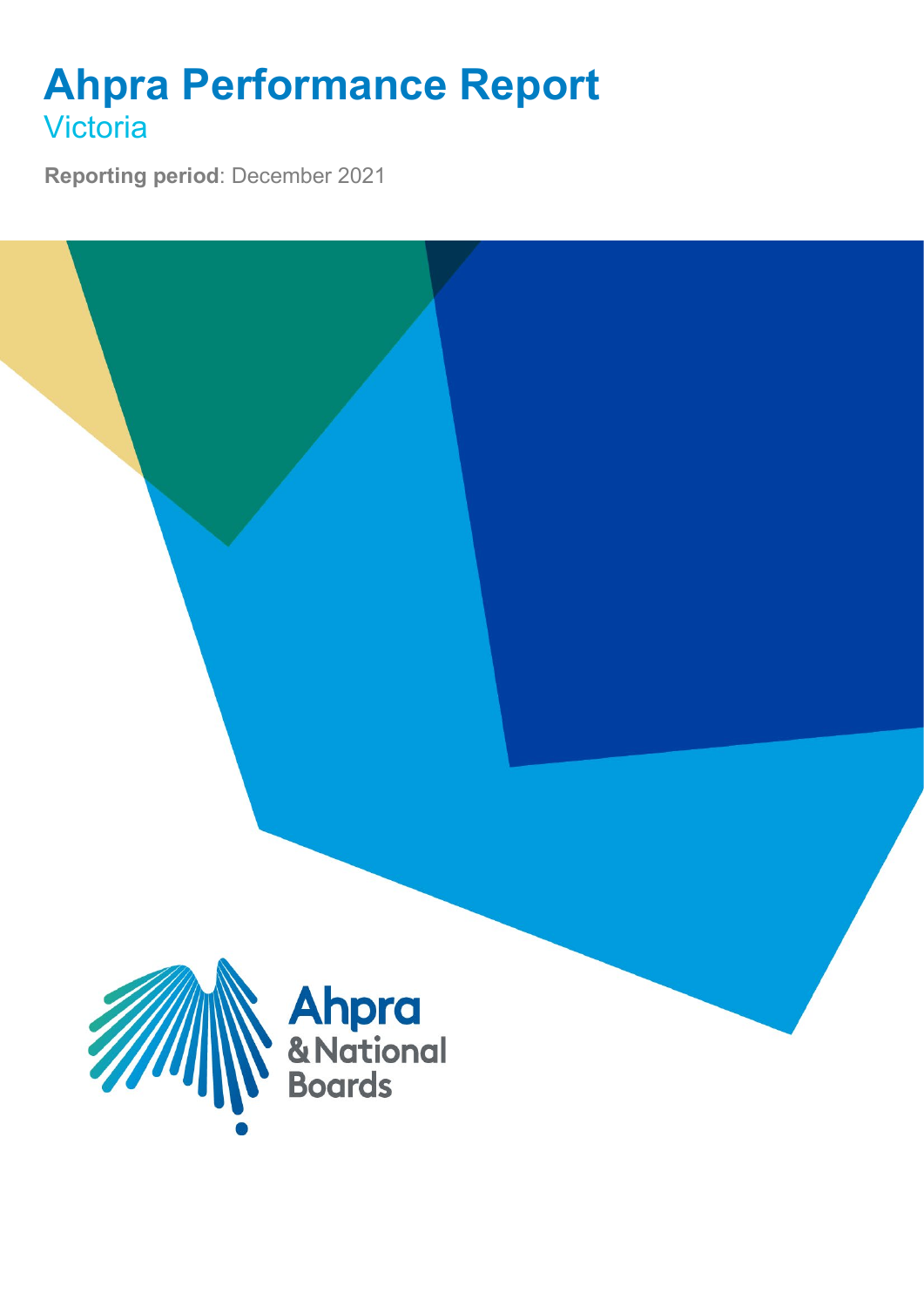### **Registration of health practitioners**





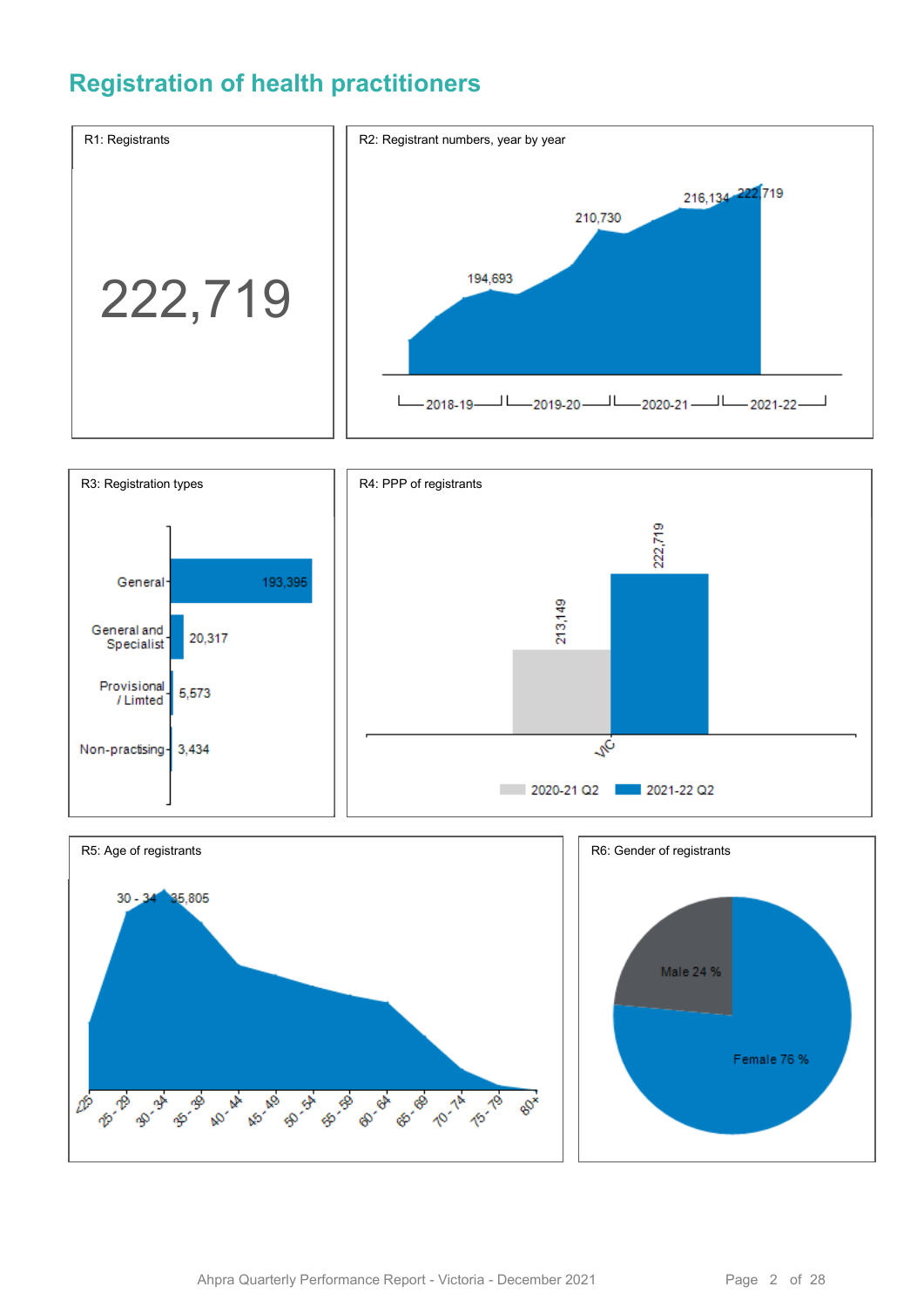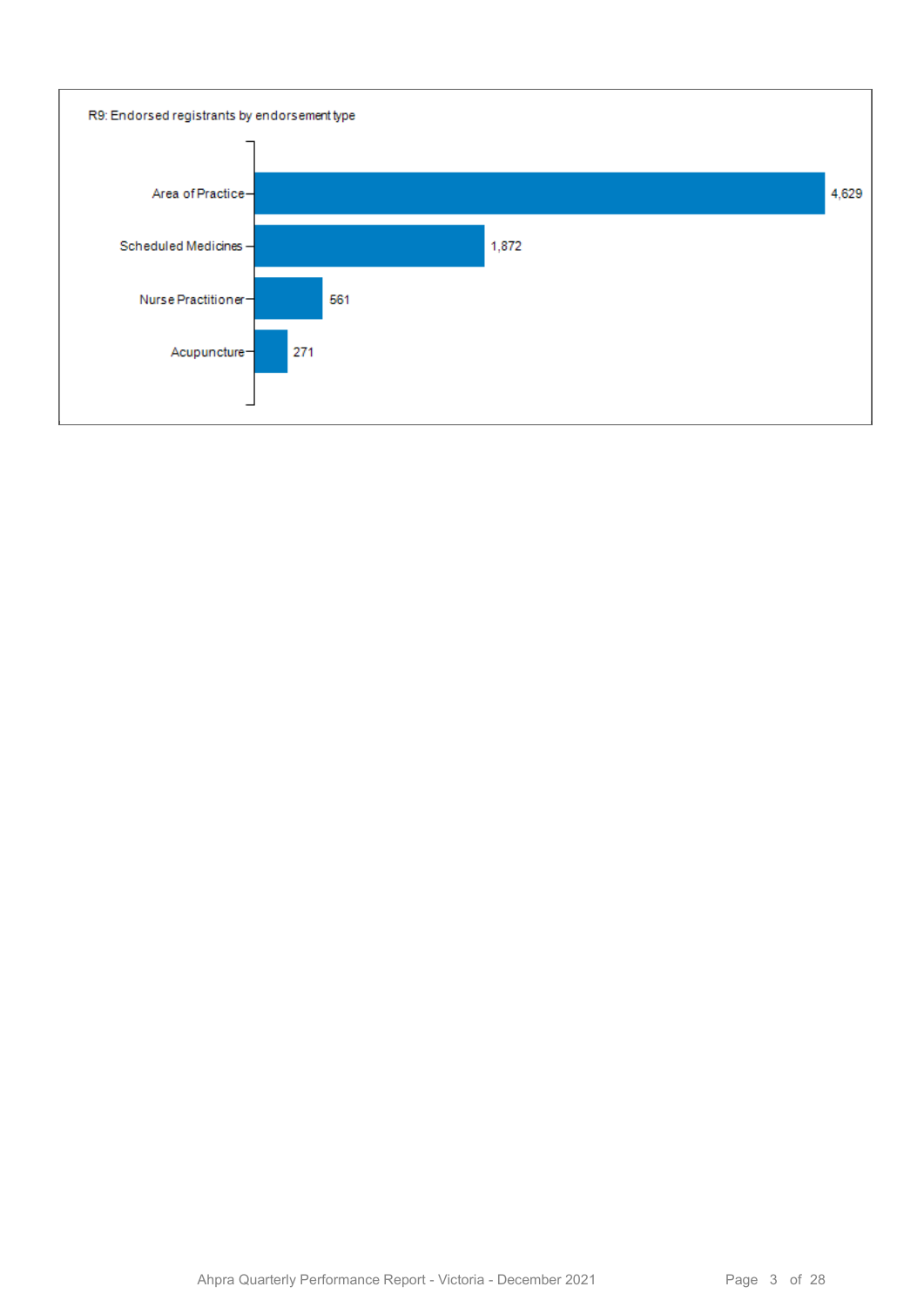## **Applications for registration**







| FY / Qtr       | 2020-21 | 2021-22 (YTD) | Δ | #     | $\frac{9}{6}$ |
|----------------|---------|---------------|---|-------|---------------|
| Q1             | 1,983   | 2,154         | ↑ | 171   | 9%            |
| Q <sub>2</sub> | 4,549   | 4,070         | ↓ | (479) | (11%)         |
| Q <sub>3</sub> | 1,500   |               |   |       |               |
| Q4             | 1,511   |               |   |       |               |



| FY / Qtr       | 2020-21 | 2021-22 (YTD) | $\Delta$ | #   | $\%$ |
|----------------|---------|---------------|----------|-----|------|
| Q <sub>1</sub> | 3,512   | 3,579         | ↑        | 67  | 2%   |
| Q <sub>2</sub> | 9,258   | 9,856         | ↑        | 598 | 6%   |
| Q <sub>3</sub> | 4,681   |               |          |     |      |
| Q4             | 4,361   |               |          |     |      |
| <b>YTD</b>     | 12,770  | 13,435        | ↑        | 665 | 5%   |



| FY / Qtr       | 2020-21 | 2021-22 (YTD) | Δ | #     | $\frac{9}{6}$ |
|----------------|---------|---------------|---|-------|---------------|
| Q <sub>1</sub> | 3,035   | 2,951         | ↓ | (84)  | (3%)          |
| Q <sub>2</sub> | 6,691   | 7,991         | ↑ | 1,300 | 19%           |
| Q <sub>3</sub> | 7,734   |               |   |       |               |
| Q4             | 4,372   |               |   |       |               |
| <b>YTD</b>     | 9,726   | 10,942        |   | 1,216 | 13%           |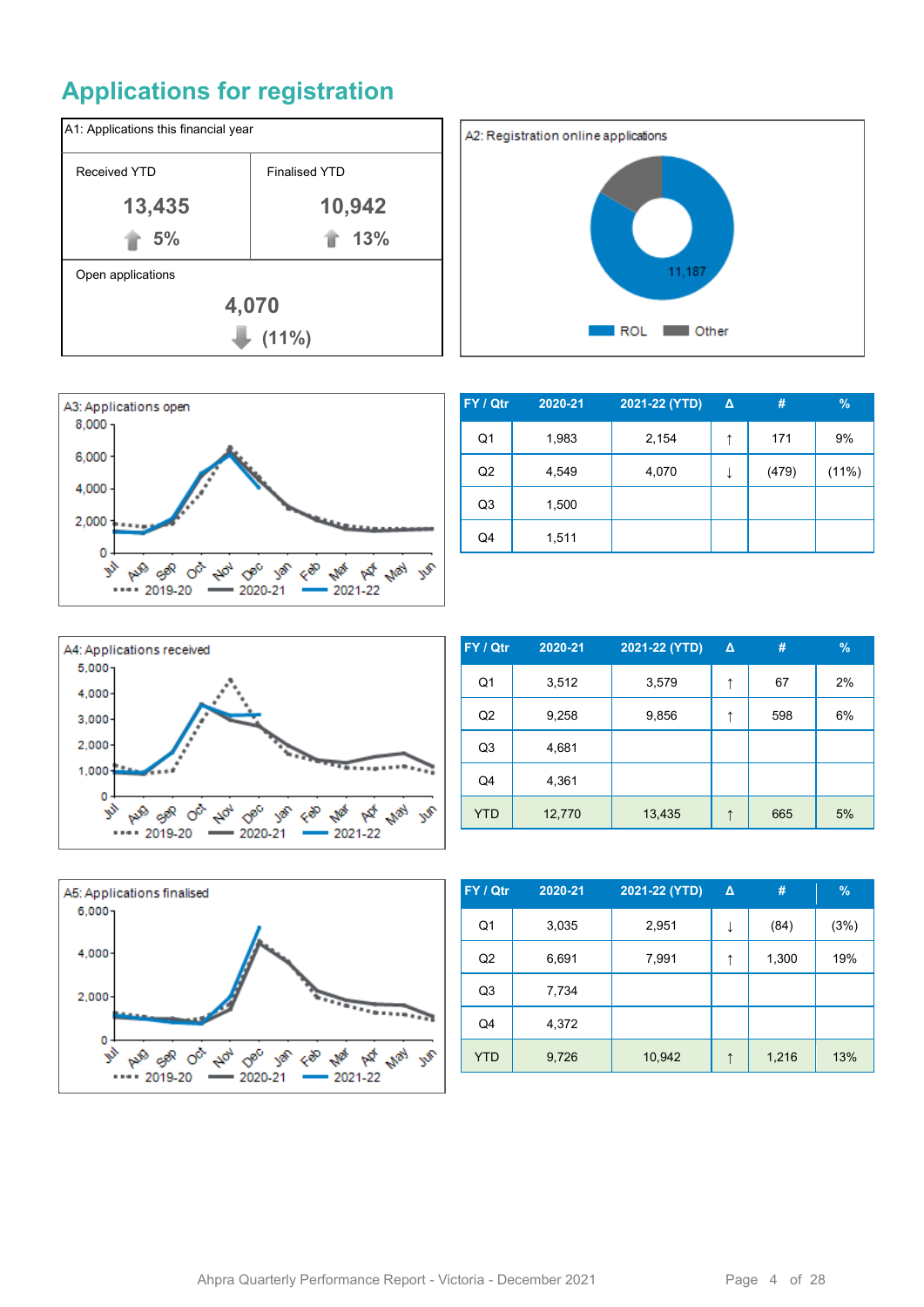



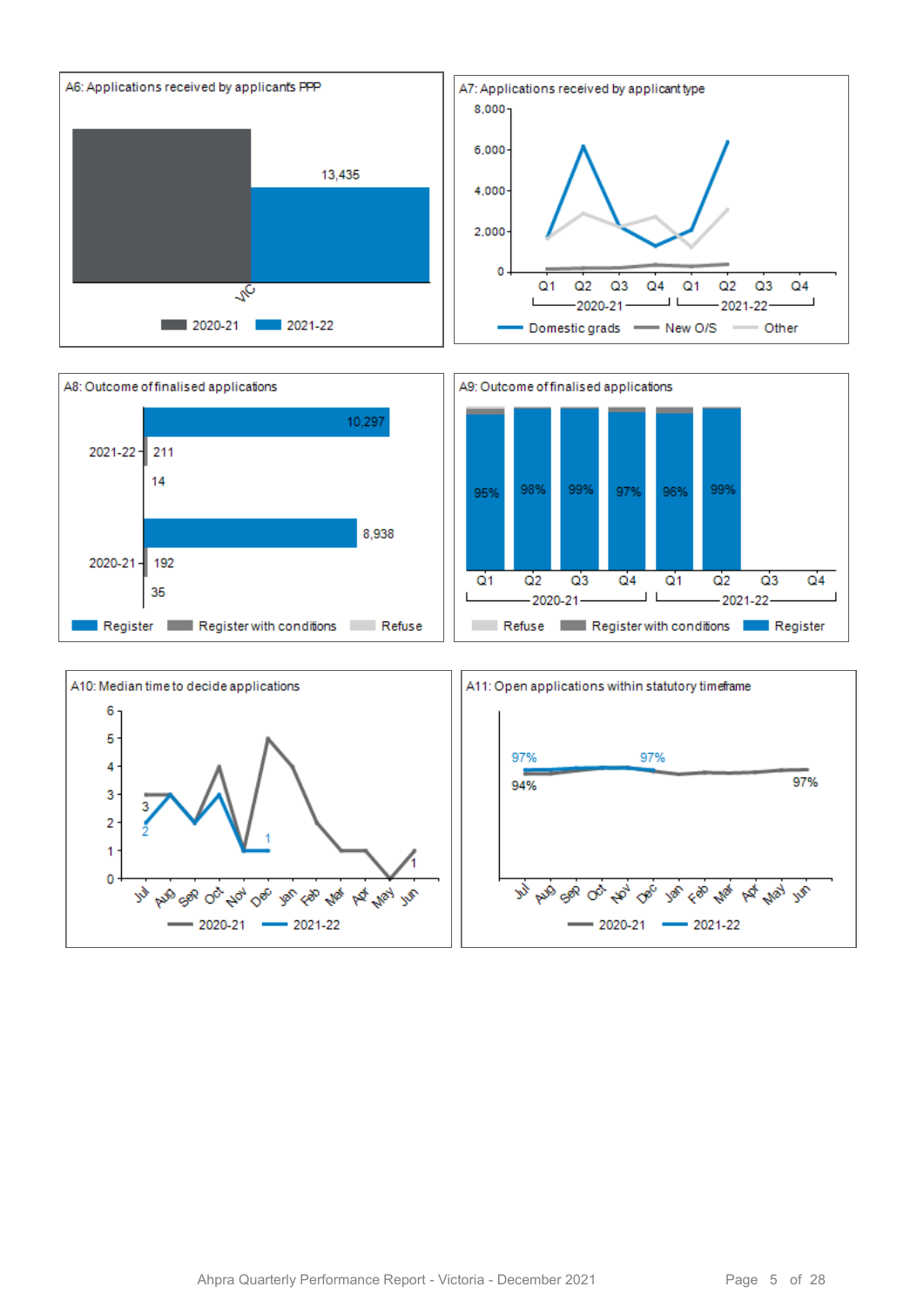#### **Endorsement Applications for Registration**



| FY / Qtr       | 2020-21 | 2021-22 (YTD) | △ | #     | $\%$  |
|----------------|---------|---------------|---|-------|-------|
| Q <sub>1</sub> | 36      | 40            | ↑ | 4     | 11%   |
| Q2             | 85      | 42            | ↓ | $-43$ | (51%) |
| Q3             | 46      |               |   |       |       |
| Q4             | 52      |               |   |       |       |



| FY / Qtr       | 2020-21 | 2021-22 (YTD) | $\Delta$ | #  | %   |
|----------------|---------|---------------|----------|----|-----|
| Q <sub>1</sub> | 167     | 175           | ↑        | 8  | 5%  |
| Q2             | 180     | 208           | ↑        | 28 | 16% |
| Q <sub>3</sub> | 131     |               |          |    |     |
| Q4             | 138     |               |          |    |     |
| <b>YTD</b>     | 347     | 383           | ↑        | 36 | 10% |



| FY / Qtr       | 2020-21 | 2021-22 (YTD) | Δ | #   | %    |
|----------------|---------|---------------|---|-----|------|
| Q <sub>1</sub> | 139     | 140           | ↑ | 1   | 1%   |
| Q2             | 174     | 166           | ↓ | (8) | (5%) |
| Q3             | 165     |               |   |     |      |
| Q4             | 138     |               |   |     |      |
| <b>YTD</b>     | 313     | 306           |   | (7) | (2%) |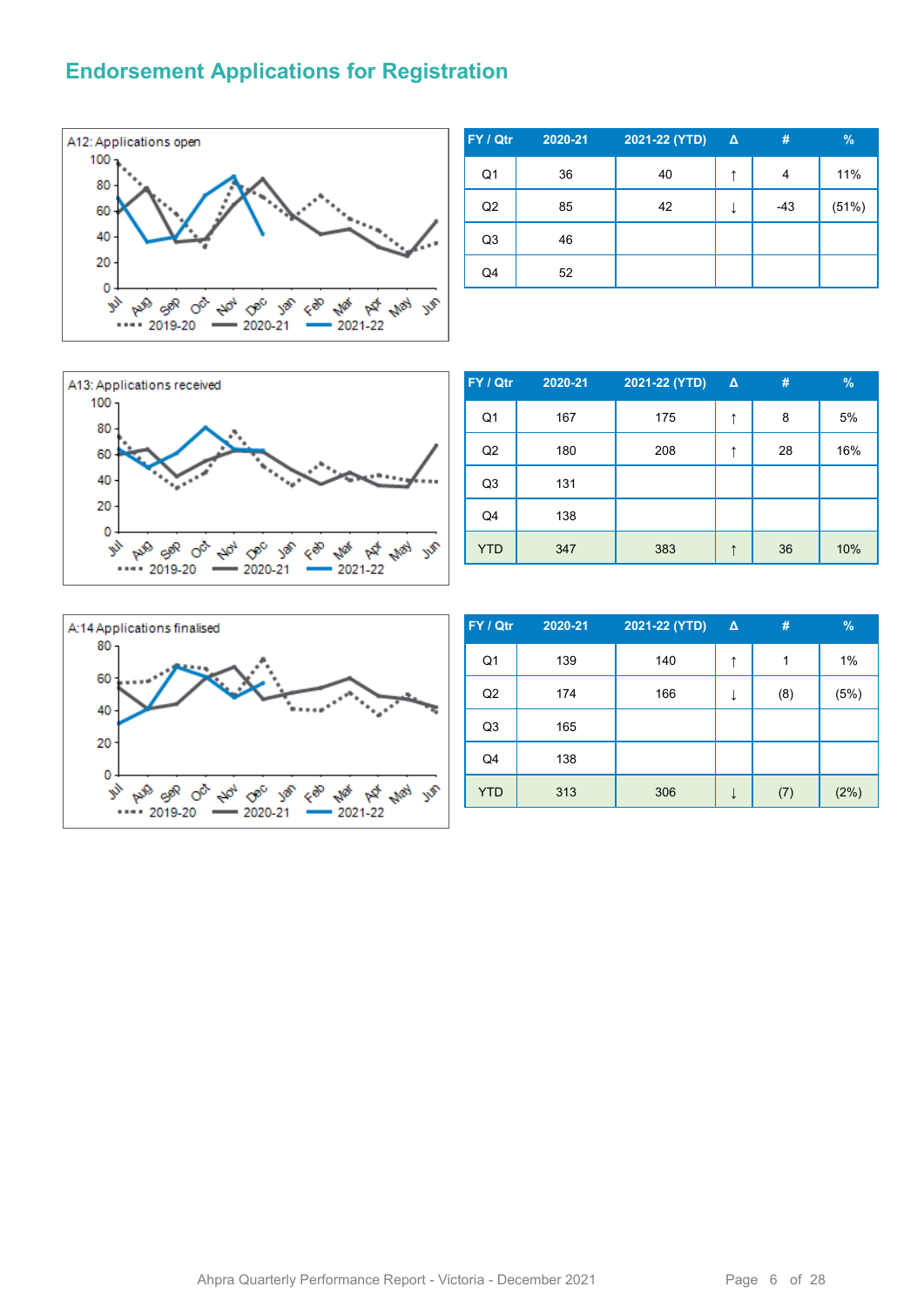#### **Notifications about Registrants**







| FY / Qtr       | 2020-21 | 2021-22 (YTD) | Δ | #   | $\%$ |
|----------------|---------|---------------|---|-----|------|
| Q1             | 1,832   | 2,004         | ↑ | 172 | 9%   |
| Q <sub>2</sub> | 1,717   | 2,267         | ↑ | 550 | 32%  |
| Q <sub>3</sub> | 1,666   |               |   |     |      |
| Q4             | 1,797   |               |   |     |      |



| FY / Qtr       | 2020-21 | 2021-22 (YTD) | $\Delta$ | #     | $\frac{9}{6}$ |
|----------------|---------|---------------|----------|-------|---------------|
| Q <sub>1</sub> | 1,115   | 946           | ↓        | (169) | (15%)         |
| Q2             | 884     | 1,425         | ↑        | 541   | 61%           |
| Q <sub>3</sub> | 894     |               |          |       |               |
| Q4             | 783     |               |          |       |               |
| <b>YTD</b>     | 1,999   | 2,371         | ↑        | 372   | 19%           |



| FY / Qtr       | 2020-21 | 2021-22 (YTD) | Δ | #     | $\frac{9}{6}$ |
|----------------|---------|---------------|---|-------|---------------|
| Q1             | 1,063   | 789           | ↓ | (274) | (26%)         |
| Q <sub>2</sub> | 1,030   | 1,196         | ↑ | 166   | 16%           |
| Q <sub>3</sub> | 987     |               |   |       |               |
| Q4             | 679     |               |   |       |               |
| <b>YTD</b>     | 2,093   | 1,985         | ↓ | (108) | (5%)          |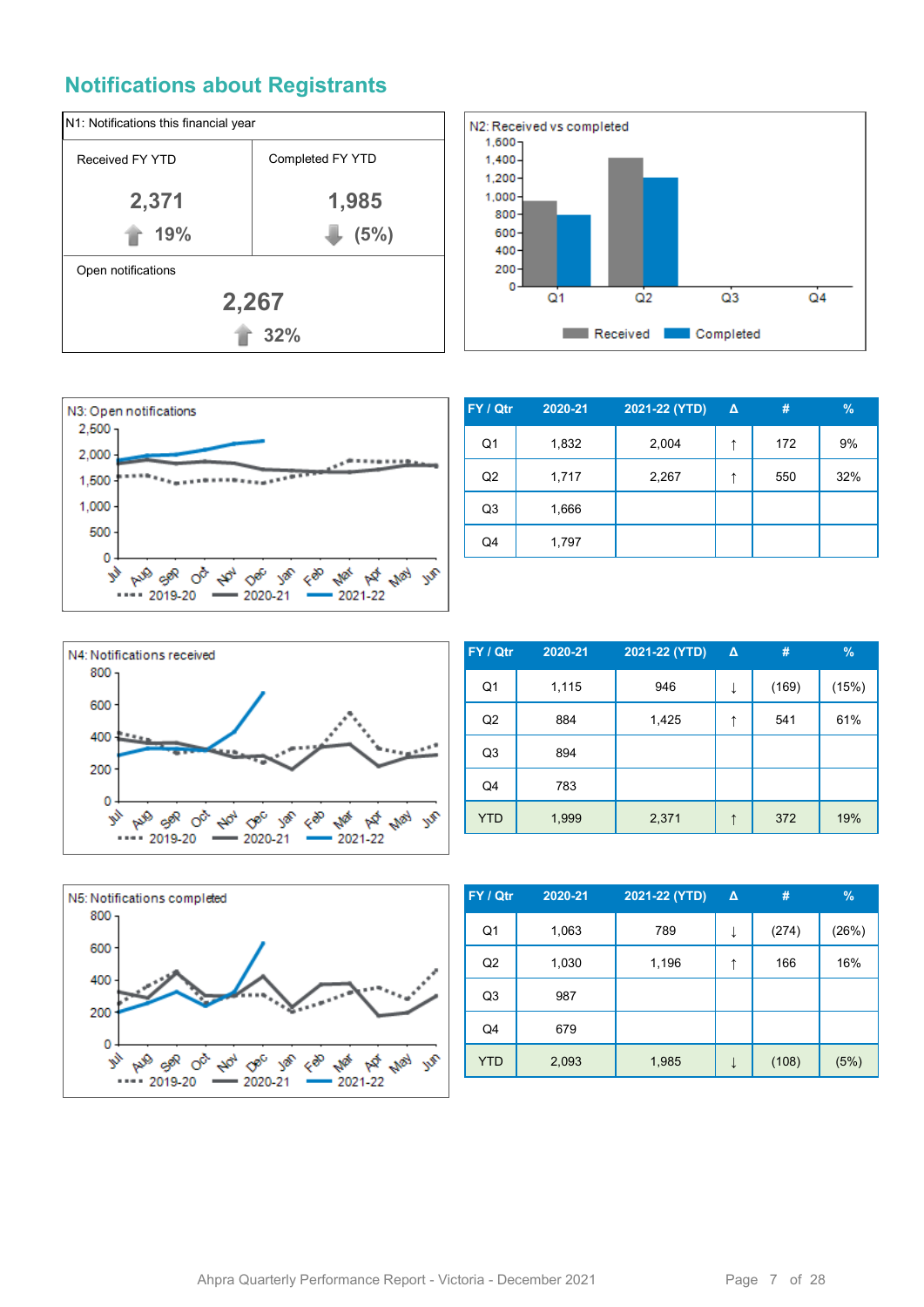#### **Immediate action analysis**





#### **Notification completion analysis**



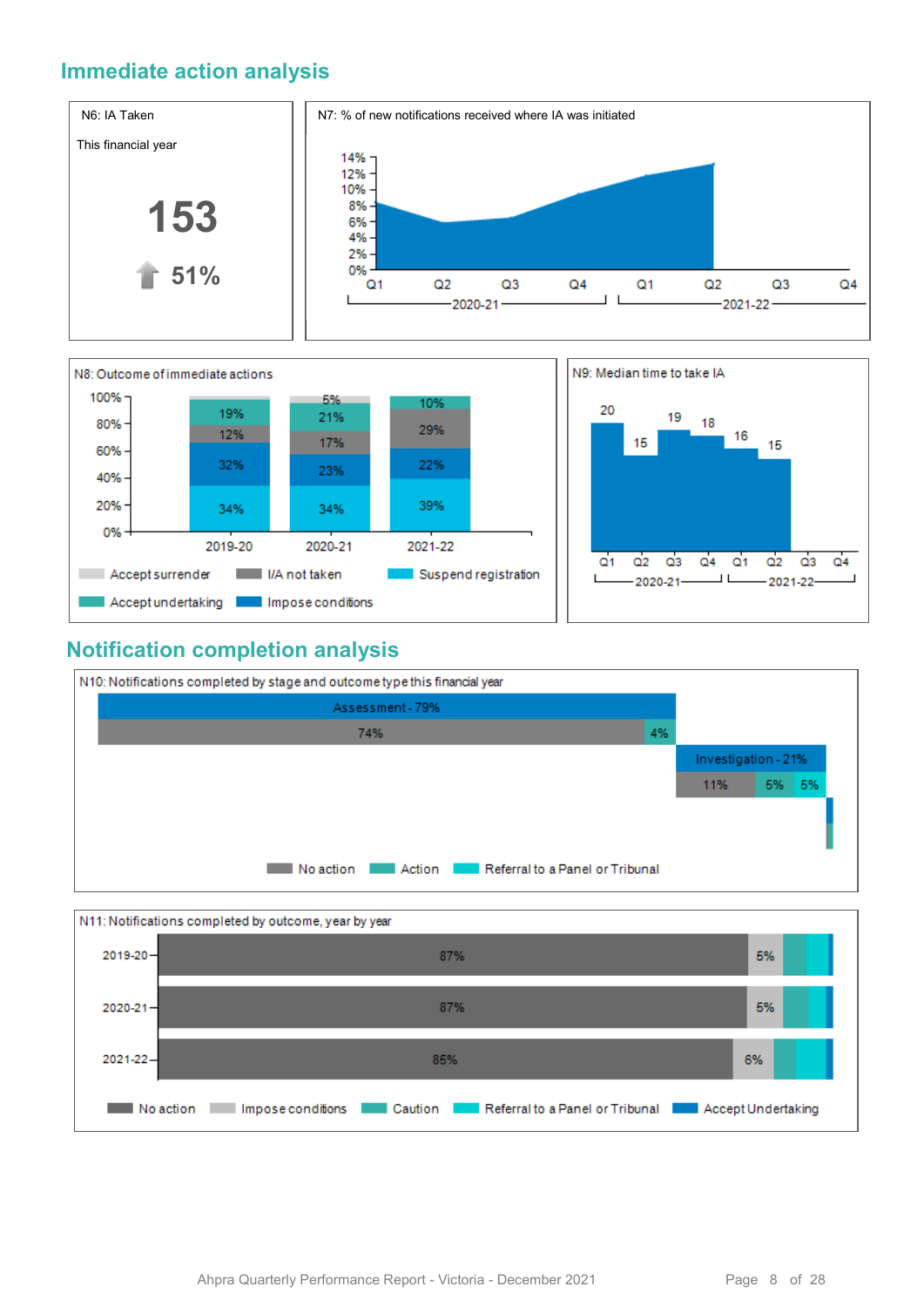#### **Notification timeliness analysis**









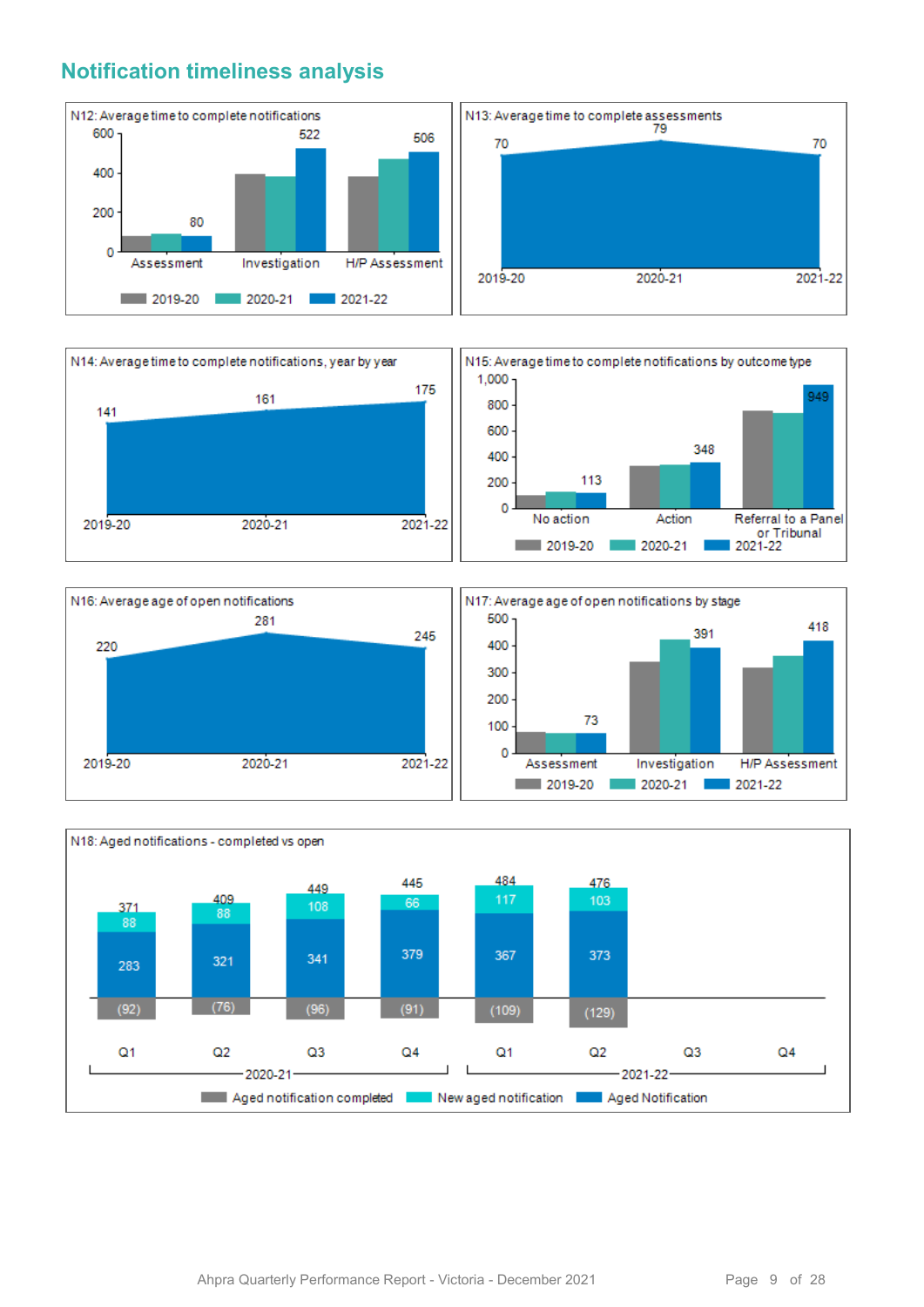#### **Tribunal matters**





| FY / Qtr       | 2020-21 | 2021-22 (YTD) | $\Delta$ | #  | %   |
|----------------|---------|---------------|----------|----|-----|
| Q <sub>1</sub> | 246     | 282           | ↑        | 36 | 15% |
| Q2             | 240     | 297           |          | 57 | 24% |
| Q <sub>3</sub> | 255     |               |          |    |     |
| Q4             | 256     |               |          |    |     |



| FY / Qtr       | 2020-21 | 2021-22 (YTD) | $\Delta$ | #  | %    |
|----------------|---------|---------------|----------|----|------|
| Q1             | 34      | 45            | ↑        | 11 | 32%  |
| Q <sub>2</sub> | 23      | 47            |          | 24 | 104% |
| Q3             | 27      |               |          |    |      |
| Q4             | 20      |               |          |    |      |
| <b>YTD</b>     | 57      | 92            | ↑        | 35 | 61%  |



| FY / Qtr       | 2020-21 | 2021-22 (YTD) | Δ | #   | %     |
|----------------|---------|---------------|---|-----|-------|
| Q <sub>1</sub> | 22      | 18            | ↓ | (4) | (18%) |
| Q2             | 29      | 32            | ↑ | 3   | 10%   |
| Q3             | 12      |               |   |     |       |
| Q4             | 18      |               |   |     |       |
| <b>YTD</b>     | 51      | 50            |   | (1) | (2%)  |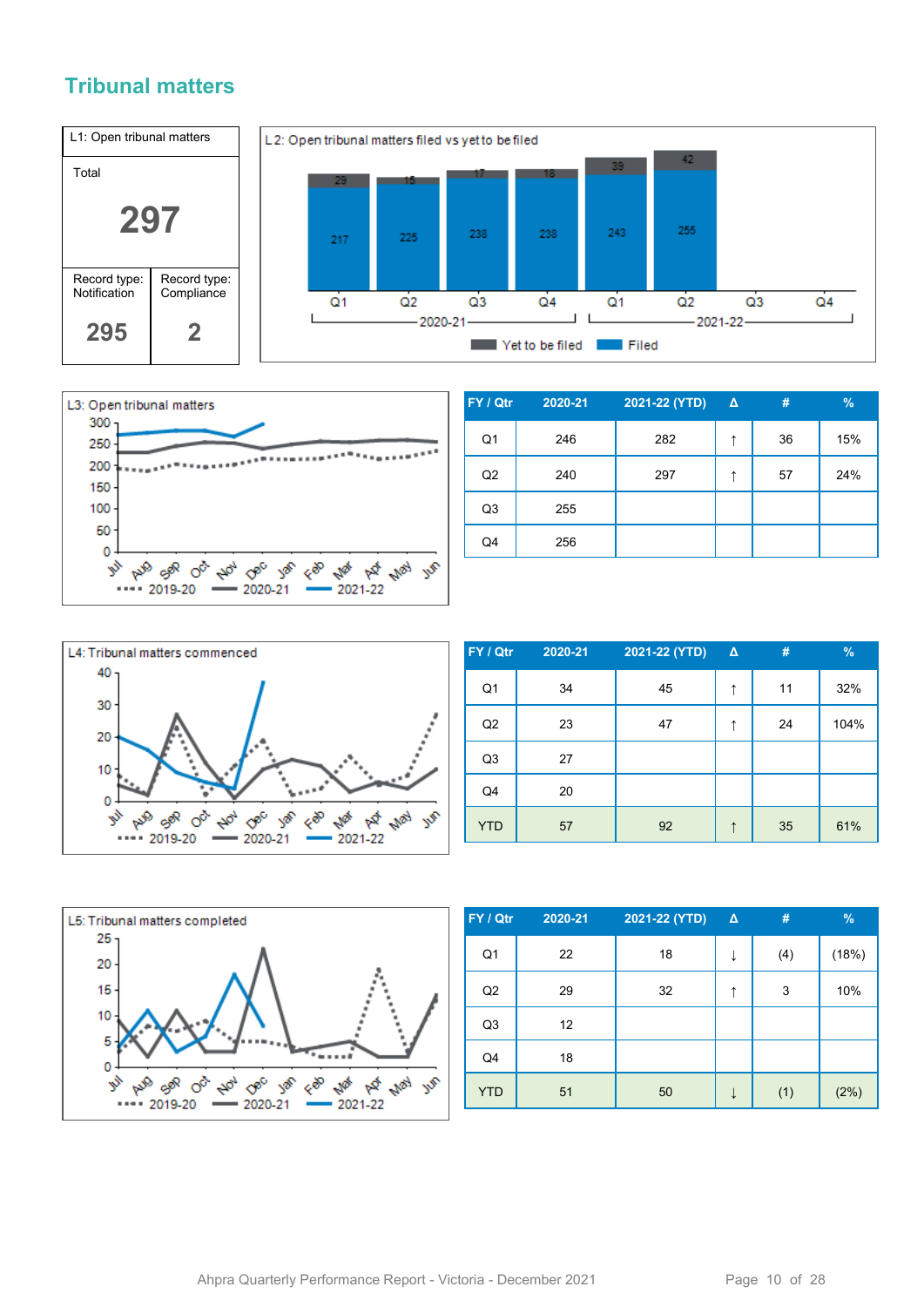







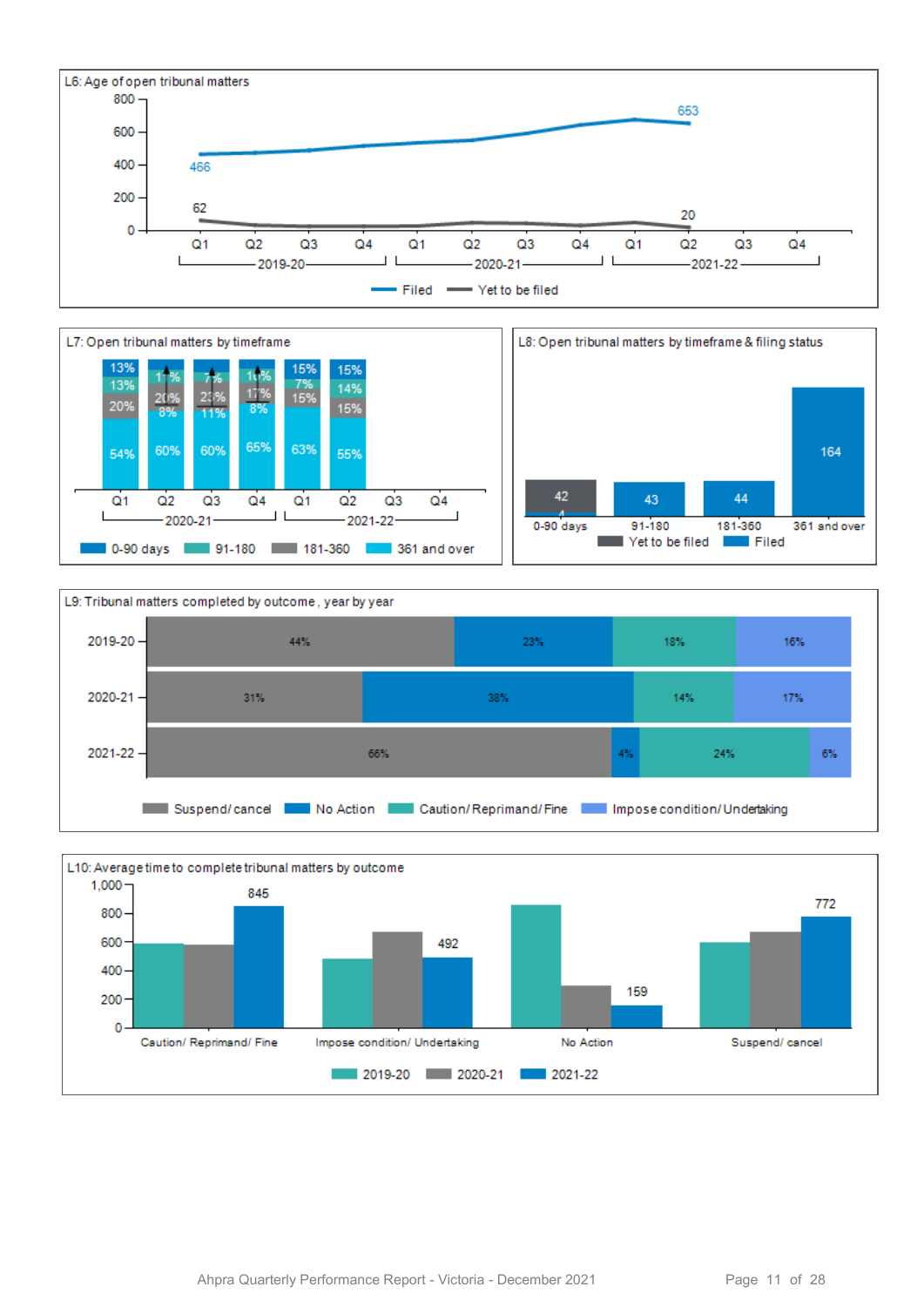#### **Panel matters**





| FY / Qtr       | 2020-21 | 2021-22 (YTD) | $\Delta$ | #   | $\frac{9}{6}$ |
|----------------|---------|---------------|----------|-----|---------------|
| Q <sub>1</sub> |         |               | ↓        | (7) | (100%)        |
| Q2             |         |               | ↓        | (7) | (100%)        |
| Q <sub>3</sub> | 4       |               |          |     |               |
| Q4             |         |               |          |     |               |



| FY / Qtr       | 2020-21 | 2021-22 (YTD) | $\Delta$ | #   | $\frac{9}{6}$ |
|----------------|---------|---------------|----------|-----|---------------|
| Q <sub>1</sub> |         |               | ↓        | (1) | (100%)        |
| Q2             | 2       |               |          | (2) | $(100\%)$     |
| Q <sub>3</sub> |         |               |          |     |               |
| Q4             |         |               |          |     |               |
| <b>YTD</b>     | 3       |               |          | (3) | (100%)        |



| FY / Qtr       | 2020-21 | 2021-22 (YTD) | $\Delta$ | #   | %         |
|----------------|---------|---------------|----------|-----|-----------|
| Q <sub>1</sub> |         |               |          |     |           |
| Q2             | 2       |               | ↓        | (2) | (100%)    |
| Q <sub>3</sub> | 4       |               |          |     |           |
| Q4             | 4       |               |          |     |           |
| <b>YTD</b>     | 2       |               |          | (2) | $(100\%)$ |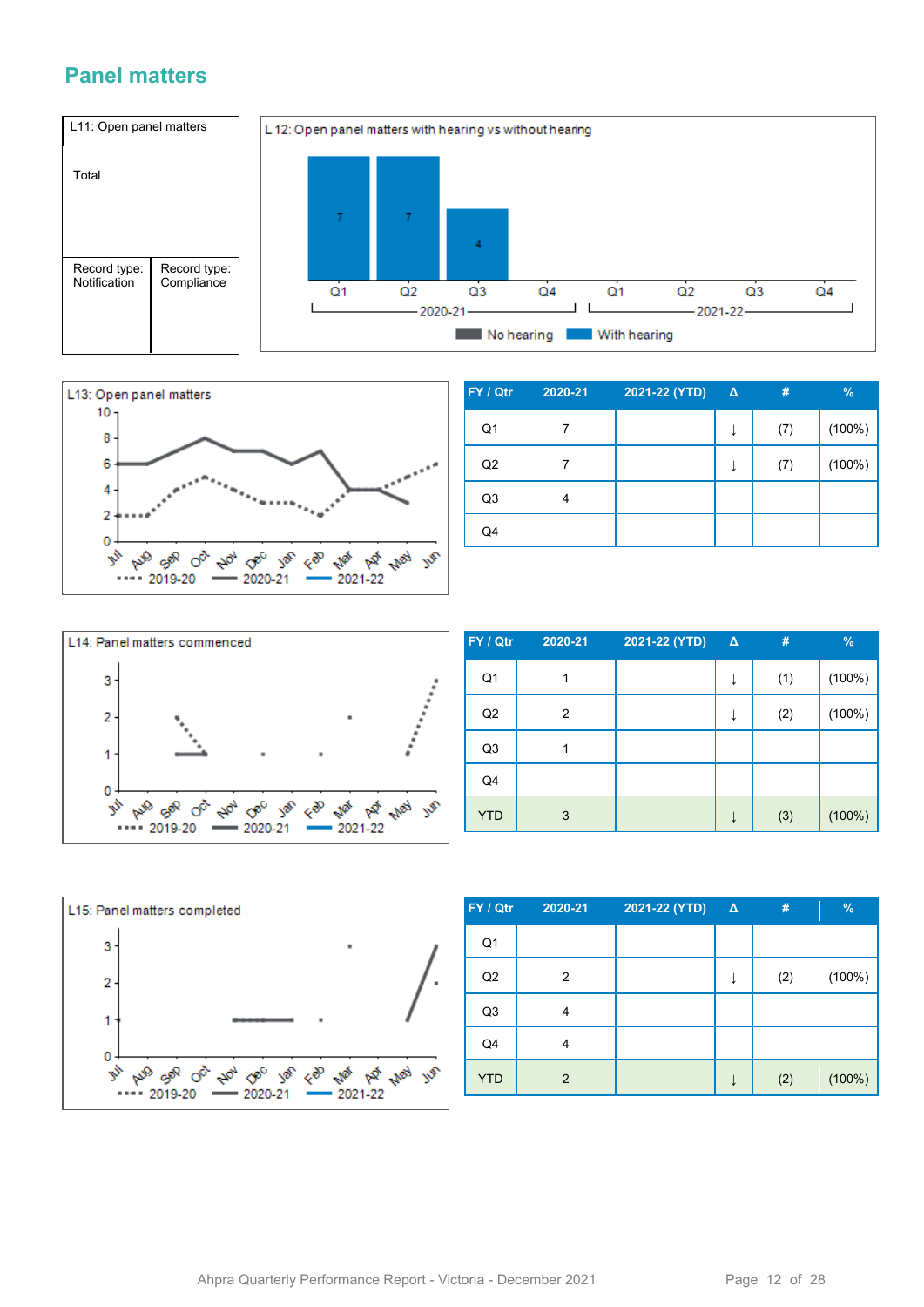





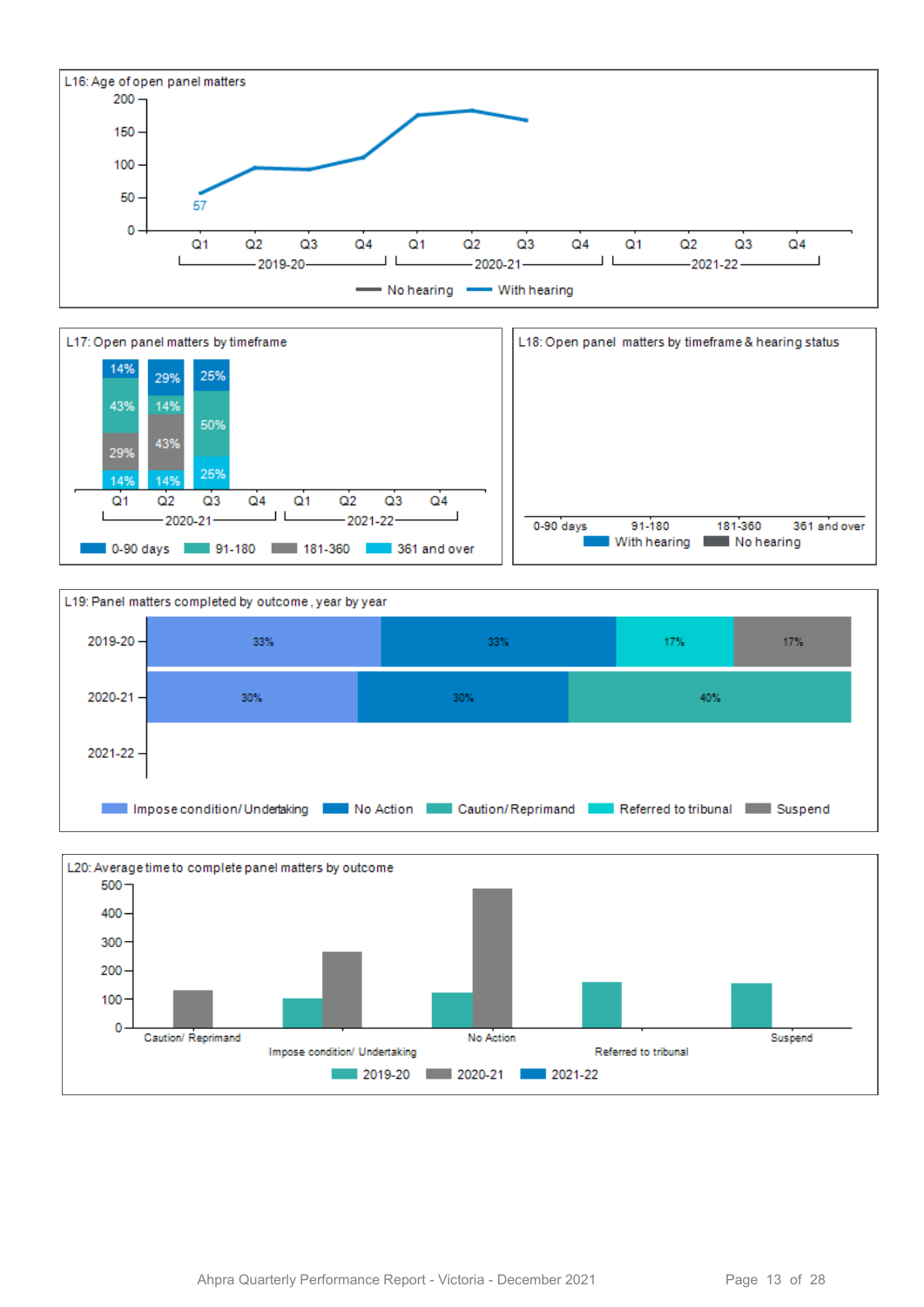#### **Panel vs tribunal matters**



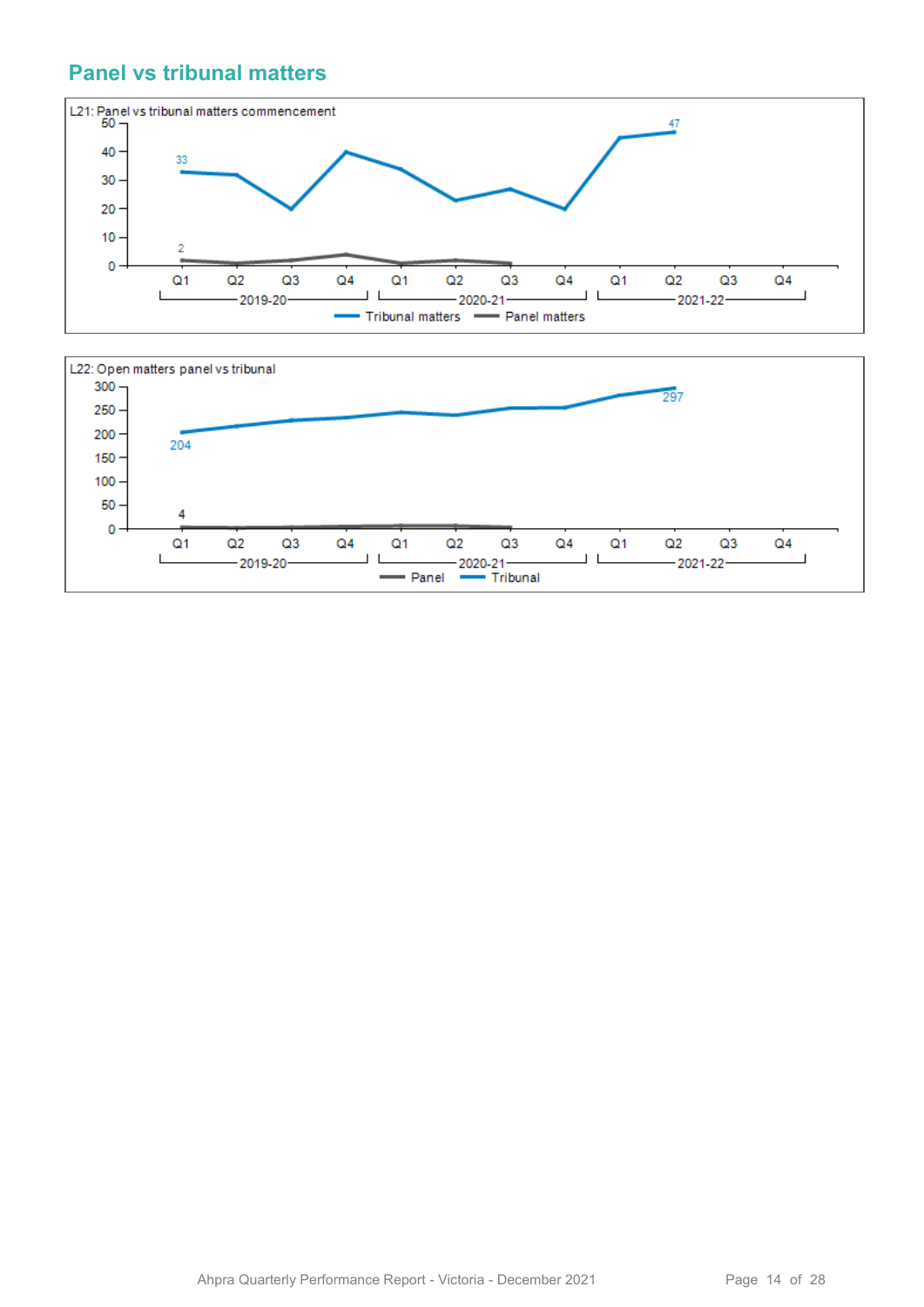#### **Criminal offences**



| FY / Qtr       | 2020-21 | 2021-22 (YTD) | $\Delta$ | #   | $\%$  |
|----------------|---------|---------------|----------|-----|-------|
| Q <sub>1</sub> | 37      | 31            | ↓        | (6) | (16%) |
| Q2             | 34      | 43            |          | 9   | 26%   |
| Q <sub>3</sub> | 31      |               |          |     |       |
| Q4             | 26      |               |          |     |       |



| FY / Qtr       | 2020-21 | 2021-22 (YTD) | Δ | #   | %     |
|----------------|---------|---------------|---|-----|-------|
| Q1             | 15      | 12            | J | (3) | (20%) |
| Q <sub>2</sub> | 8       | 23            | ↑ | 15  | 188%  |
| Q3             | 12      |               |   |     |       |
| Q4             | 16      |               |   |     |       |
| <b>YTD</b>     | 23      | 35            | ↑ | 12  | 52%   |



| FY / Qtr       | 2020-21 | 2021-22 (YTD) | $\Delta$ | #   | $\frac{9}{6}$ |
|----------------|---------|---------------|----------|-----|---------------|
| Q <sub>1</sub> | 9       | 6             | ↓        | (3) | (33%)         |
| Q2             | 12      | 12            |          | 0   | 0%            |
| Q <sub>3</sub> | 15      |               |          |     |               |
| Q4             | 23      |               |          |     |               |
| <b>YTD</b>     | 21      | 18            |          | (3) | (14%)         |



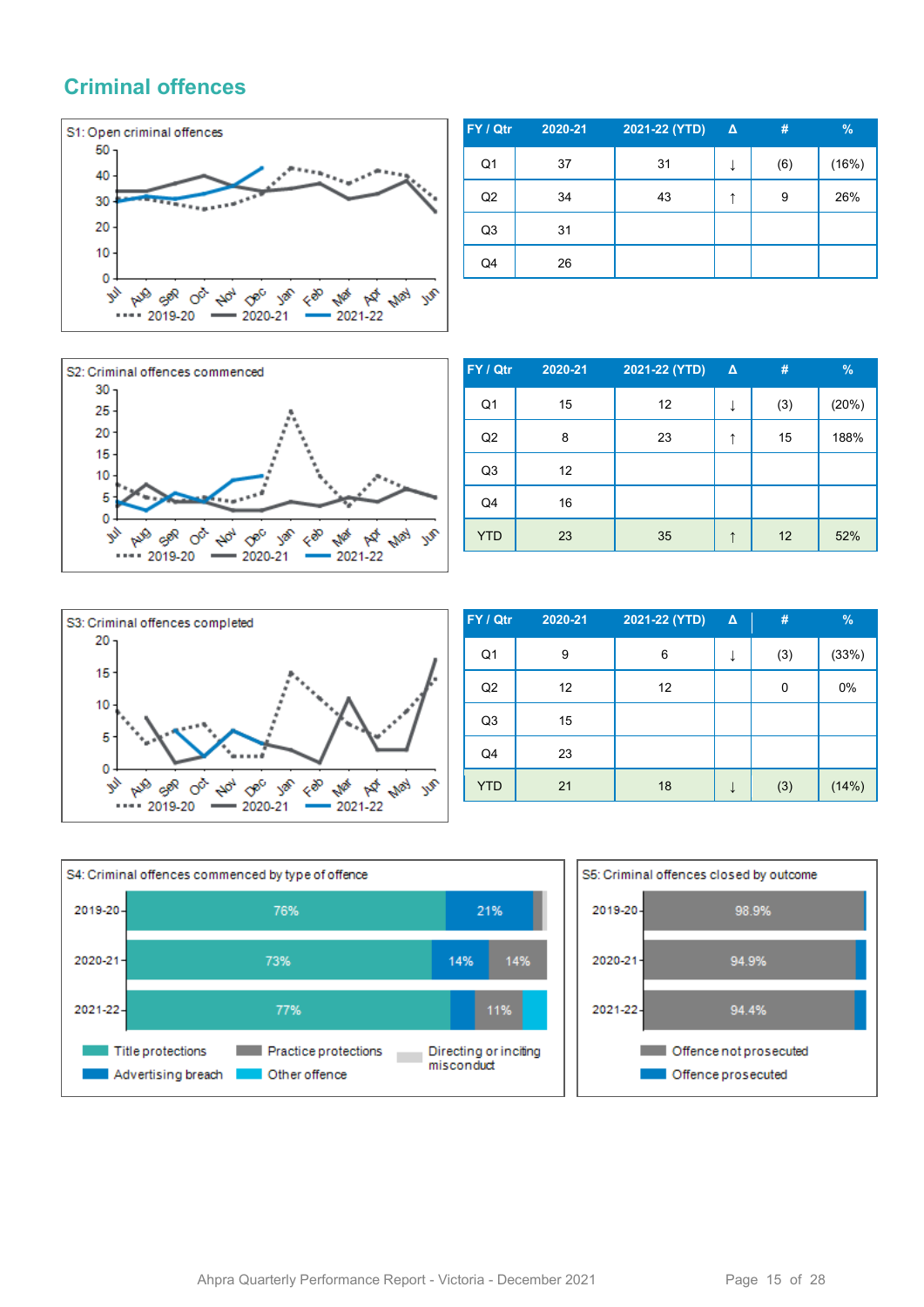### **Monitoring and compliance**





| FY / Qtr       | 2020-21 | 2021-22 (YTD) | Δ | #  | $\frac{9}{6}$ |
|----------------|---------|---------------|---|----|---------------|
| Q <sub>1</sub> | 152     | 188           | ↑ | 36 | 24%           |
| Q2             | 147     | 193           | ↑ | 46 | 31%           |
| Q <sub>3</sub> | 157     |               |   |    |               |
| Q4             | 191     |               |   |    |               |
| <b>YTD</b>     | 299     | 381           | ↑ | 82 | 27%           |



| FY / Qtr       | 2020-21 | 2021-22 (YTD) | $\Delta$ | #   | $\frac{9}{6}$ |
|----------------|---------|---------------|----------|-----|---------------|
| Q <sub>1</sub> | 100     | 164           | ↑        | 64  | 64%           |
| Q2             | 120     | 165           | ↑        | 45  | 38%           |
| Q <sub>3</sub> | 94      |               |          |     |               |
| Q4             | 122     |               |          |     |               |
| <b>YTD</b>     | 220     | 329           | ↑        | 109 | 50%           |



| FY / Qtr       | 2020-21 | 2021-22 (YTD) | Δ | #   | $\%$ |
|----------------|---------|---------------|---|-----|------|
| Q1             | 1,051   | 1,231         | ↑ | 180 | 17%  |
| Q <sub>2</sub> | 1,075   | 1,238         |   | 163 | 15%  |
| Q <sub>3</sub> | 1,137   |               |   |     |      |
| Q4             | 1,206   |               |   |     |      |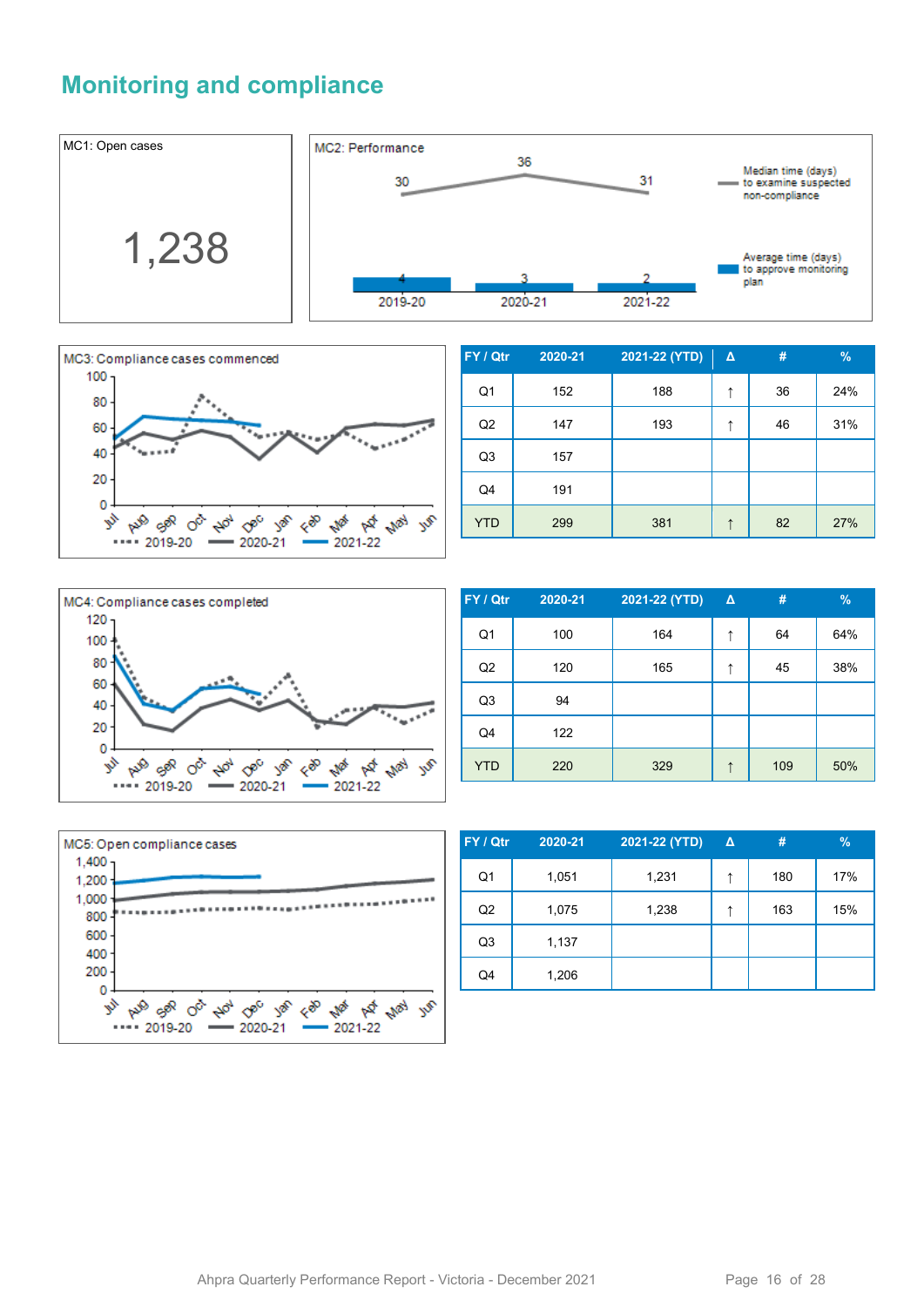



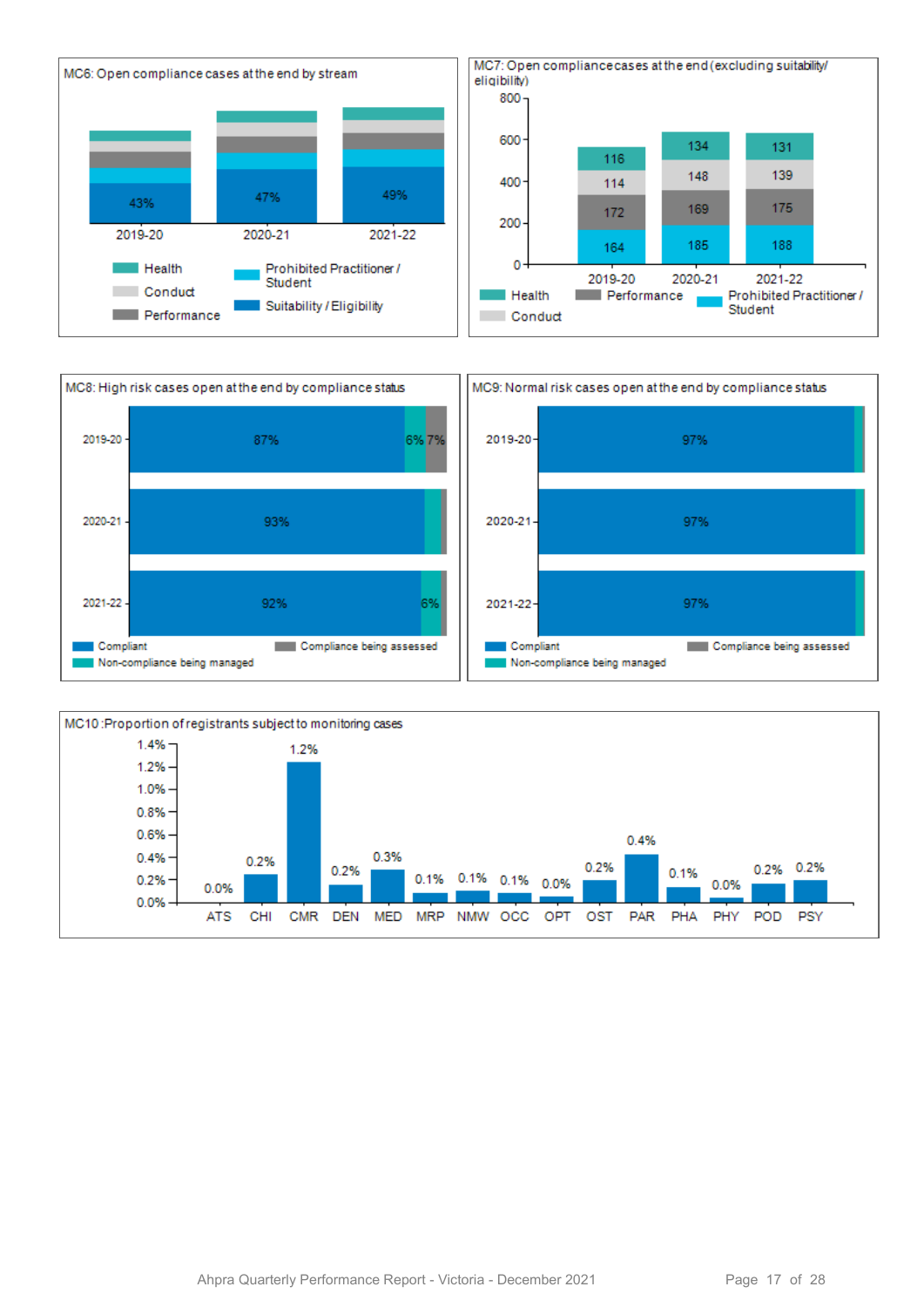# **Report Glossary**

Note: report content provided below does not necessarily apply to all National Board reports. The reference numbers in the performance report should be used to find relevant descriptions below.

| <b>Report content</b>                       | <b>Description</b>                                                                                                                                                                                                    |
|---------------------------------------------|-----------------------------------------------------------------------------------------------------------------------------------------------------------------------------------------------------------------------|
| <b>Registration of health practitioners</b> |                                                                                                                                                                                                                       |
| R1: Registrants                             | The number of registered health practitioners at the end of the<br>reporting quarter.                                                                                                                                 |
| R2: Registrant numbers, year by year        | The number of registered health practitioners at the end of each<br>reporting quarter.                                                                                                                                |
| R3: Registration types                      | The number of registered health practitioners, by the type of<br>registration held at the end of the reporting quarter.                                                                                               |
| R4: PPP of Registrants                      | The number of registered health practitioners, by their principal place<br>of practice ('PPP') at the end of the reporting quarter.                                                                                   |
| R5: Age of Registrants                      | The number of registered health practitioners in various age groups<br>at the end of the reporting quarter.                                                                                                           |
| R6: Gender of Registrants                   | The gender breakdown of registered health practitioners at the end of<br>the reporting quarter.                                                                                                                       |
| type                                        | R7: Endorsed registrants by endorsement The number of registered health practitioners in various endorsement<br>types at the end of the reporting quarter.                                                            |
| R8: Registrants by profession               | The number of registered health practitioners in each profession at<br>the end of the reporting quarter.                                                                                                              |
| R9: Registrants by division                 | The number of registered practitioners by division                                                                                                                                                                    |
| <b>Applications for registration</b>        |                                                                                                                                                                                                                       |
| A1: Applications this financial year        | The number of applications for registration this financial year that<br>have been received, finalised and remain open.                                                                                                |
| A2: Registration online applications        | The number and proportion of registered health practitioners that<br>apply for registration online, rather than by hard copy form.                                                                                    |
| A3: Applications open                       | The blue line on this line graph shows the open applications for<br>registration at the end of each month during the current financial<br>year. The grey line shows those open during the previous financial<br>year. |
|                                             | The table on the right of the line graph shows the number of open<br>applications at the end of each quarter and provides the difference<br>compared to same time for the previous financial year.                    |
| A4: Applications received                   | The blue line on this line graph shows the applications for registration<br>received during each month of the current financial year. The grey<br>line shows those received during the previous financial year.       |
|                                             | The table on the right of the line graph shows the number of<br>applications received during each quarter and provides the difference<br>compared to same period for the previous financial year.                     |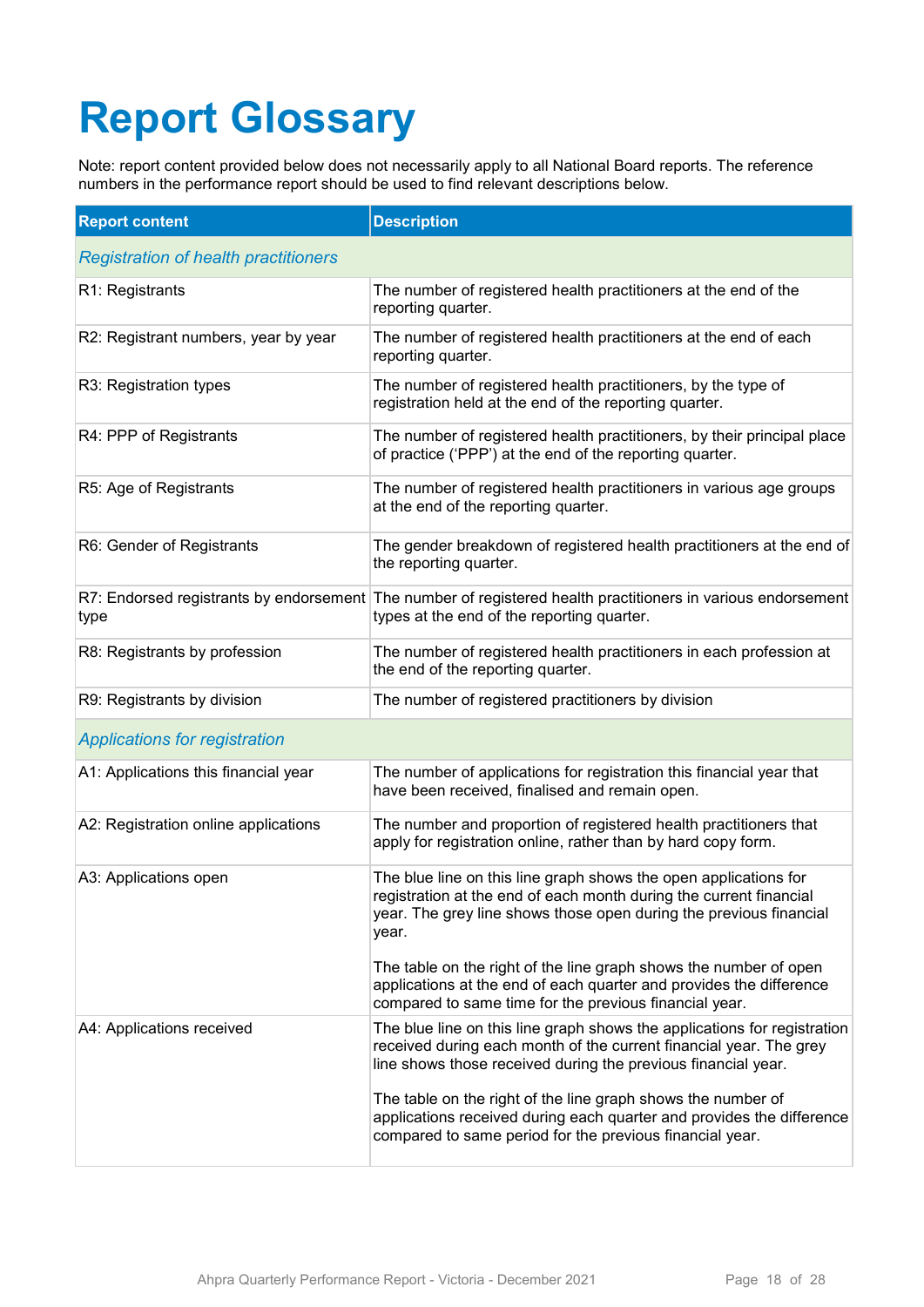| A5: Applications finalised                             | The blue line on this line graph shows the applications for registration<br>finalised during each month of the current financial year. The grey<br>line shows those finalised during the previous financial year.<br>The table on the right of the line graph shows the number of<br>applications finalised during each quarter and provides the difference<br>compared to same period for the previous financial year. |
|--------------------------------------------------------|-------------------------------------------------------------------------------------------------------------------------------------------------------------------------------------------------------------------------------------------------------------------------------------------------------------------------------------------------------------------------------------------------------------------------|
| A6: Applications received by applicant's<br><b>PPP</b> | The number of applications received each financial year by the<br>applicant's principal place of practice during that financial year.                                                                                                                                                                                                                                                                                   |
| A7: Applications received by applicant<br>type         | The trend of applications received each reporting quarter for new<br>domestic graduates (blue line), new overseas qualified applicants<br>(dark grey line) and all other applicants (light grey line).                                                                                                                                                                                                                  |
| A8: Outcomes of finalised applications                 | The number of applications for registration finalised by the outcome<br>of the application for the two previous financial years.                                                                                                                                                                                                                                                                                        |
| A9: Outcome of finalised applications                  | The number of applications for registration finalised by the outcome<br>of the application for the current and previous financial years broken<br>down into reporting quarters.                                                                                                                                                                                                                                         |
| A10: Median time to decide applications                | The median time to decide applications each month of the previous<br>financial year and current financial year to date. The timeframe<br>commences when the applicant has submitted all required<br>documentation until a final decision has been made on the<br>application.                                                                                                                                           |
| A11: Open applications within statutory<br>timeframe   | The Statutory timeframe is the 90 calendar day period allowed to<br>decide an application for registration under s. 85 of the National Law.<br>The graph highlights the percentage of open applications that were<br>within the statutory timeframe at the end of the month over the<br>current financial year and previous financial year.                                                                             |
| <b>Endorsement applications for registration</b>       |                                                                                                                                                                                                                                                                                                                                                                                                                         |
| A12: Applications open                                 | The blue line on this line graph shows the open applications for<br>endorsement at the end of each month during the current financial<br>year. The grey line shows those open during the previous financial<br>year.                                                                                                                                                                                                    |
|                                                        | The table on the right of the line graph shows the number of open<br>applications for endorsement at the end of each quarter and provides<br>the difference compared to same time for the previous financial year.                                                                                                                                                                                                      |
| A13: Applications received                             | The blue line on this line graph shows the applications for<br>endorsement received during each month of the current financial<br>year. The grey line shows those received during the previous<br>financial year.                                                                                                                                                                                                       |
|                                                        | The table on the right of the line graph shows the number of<br>applications for endorsement received during each quarter and<br>provides the difference compared to same period for the previous<br>financial year.                                                                                                                                                                                                    |
| A 14: Applications finalised                           | The blue line on this line graph shows the applications for<br>endorsement finalised during each month of the current financial<br>year. The grey line shows those finalised during the previous<br>financial year.                                                                                                                                                                                                     |
|                                                        | The table on the right of the line graph shows the number of<br>applications for endorsement finalised during each quarter and<br>provides the difference compared to same period for the previous                                                                                                                                                                                                                      |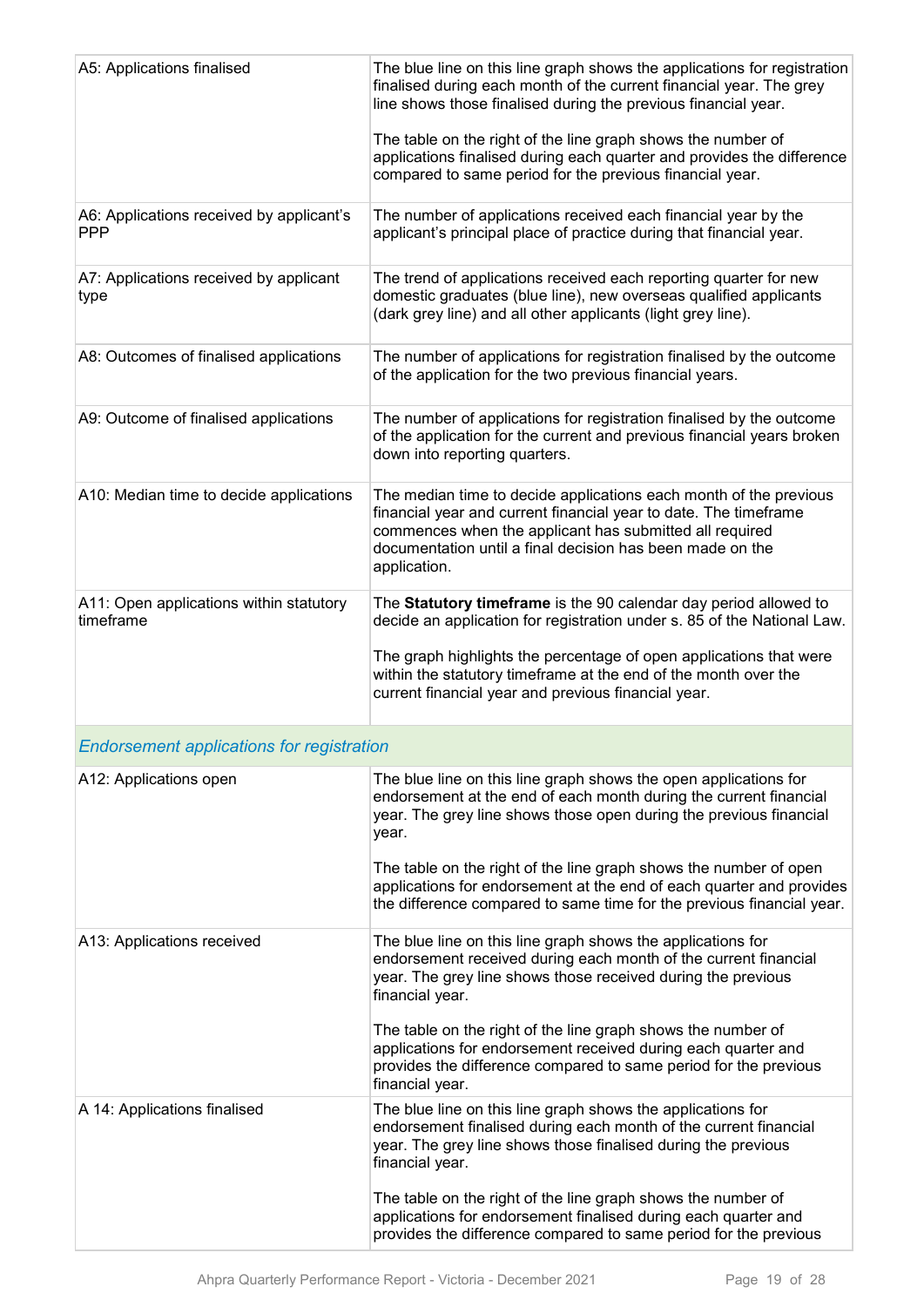|                                        | financial year.                                                                                                                                                                                                                                                                                                                                                                                                                                                                                                                                                                                                                                                                                 |
|----------------------------------------|-------------------------------------------------------------------------------------------------------------------------------------------------------------------------------------------------------------------------------------------------------------------------------------------------------------------------------------------------------------------------------------------------------------------------------------------------------------------------------------------------------------------------------------------------------------------------------------------------------------------------------------------------------------------------------------------------|
| <b>Notifications about registrants</b> |                                                                                                                                                                                                                                                                                                                                                                                                                                                                                                                                                                                                                                                                                                 |
| N1: Notifications this financial year  | The number of notifications that have been received, completed and<br>remain open this financial year and the percentage compared with<br>same time previous financial year.                                                                                                                                                                                                                                                                                                                                                                                                                                                                                                                    |
|                                        | Open notifications are those notifications that remain open at the<br>end of the reporting period, in the assessment, investigation, health<br>or performance assessment stage.<br>Note: Matters open in the Panel Hearing or Tribunal Hearing stage<br>are excluded from the Open Notifications count, but are counted in<br>the Legal Services section of the report.                                                                                                                                                                                                                                                                                                                         |
|                                        | Received notifications are those that are received by Ahpra,<br>including those referred to Ahpra by the Office of the Health<br>Ombudsman in QLD, that are decided under section 149 of the<br>National Law (s. 150 in QLD) to meet the requirements of a<br>notification.                                                                                                                                                                                                                                                                                                                                                                                                                     |
|                                        | Completed notifications include the notifications that are closed<br>from the assessment, investigation, or health and performance<br>stages, or those that are progressed from these stages to a Panel<br>Hearing or Tribunal Hearing.<br>For example: a matter in investigation that is decided to be referred<br>to a Tribunal Hearing will be counted as a notification completion.<br>Likewise a matter in which No Further action is decided at the<br>assessment stage will be counted as a completed notification.<br>Note: Completed notification is different from notifications closed<br>which includes closures for all stages (including Panel Hearing and<br>Tribunal Hearings). |
| N2: Received vs completed              | The number of notifications that have been received compared to the<br>number of notifications that have been completed during each<br>reporting quarter in the current financial year.                                                                                                                                                                                                                                                                                                                                                                                                                                                                                                         |
| N3: Open Notifications                 | The blue line on this line graph shows the number of notifications<br>opened during each reporting month of the current financial year<br>compared with the numbers opened during each reporting month of<br>the two previous financial years.<br>The table on the right of the line graph provides the number of<br>notifications that remained open at the end of each reporting quarter<br>and also provides the difference compared to same time last financial<br>year.                                                                                                                                                                                                                    |
| N4: Notifications received             | The blue line on this line graph shows the number of notifications<br>received during each reporting month of the current financial year<br>compared with the numbers received during each reporting month of<br>the two previous financial years.<br>The table on the right of the line graph provides the number of                                                                                                                                                                                                                                                                                                                                                                           |
|                                        | notifications received during each reporting quarter and also provides<br>the difference compared to same time last financial year.                                                                                                                                                                                                                                                                                                                                                                                                                                                                                                                                                             |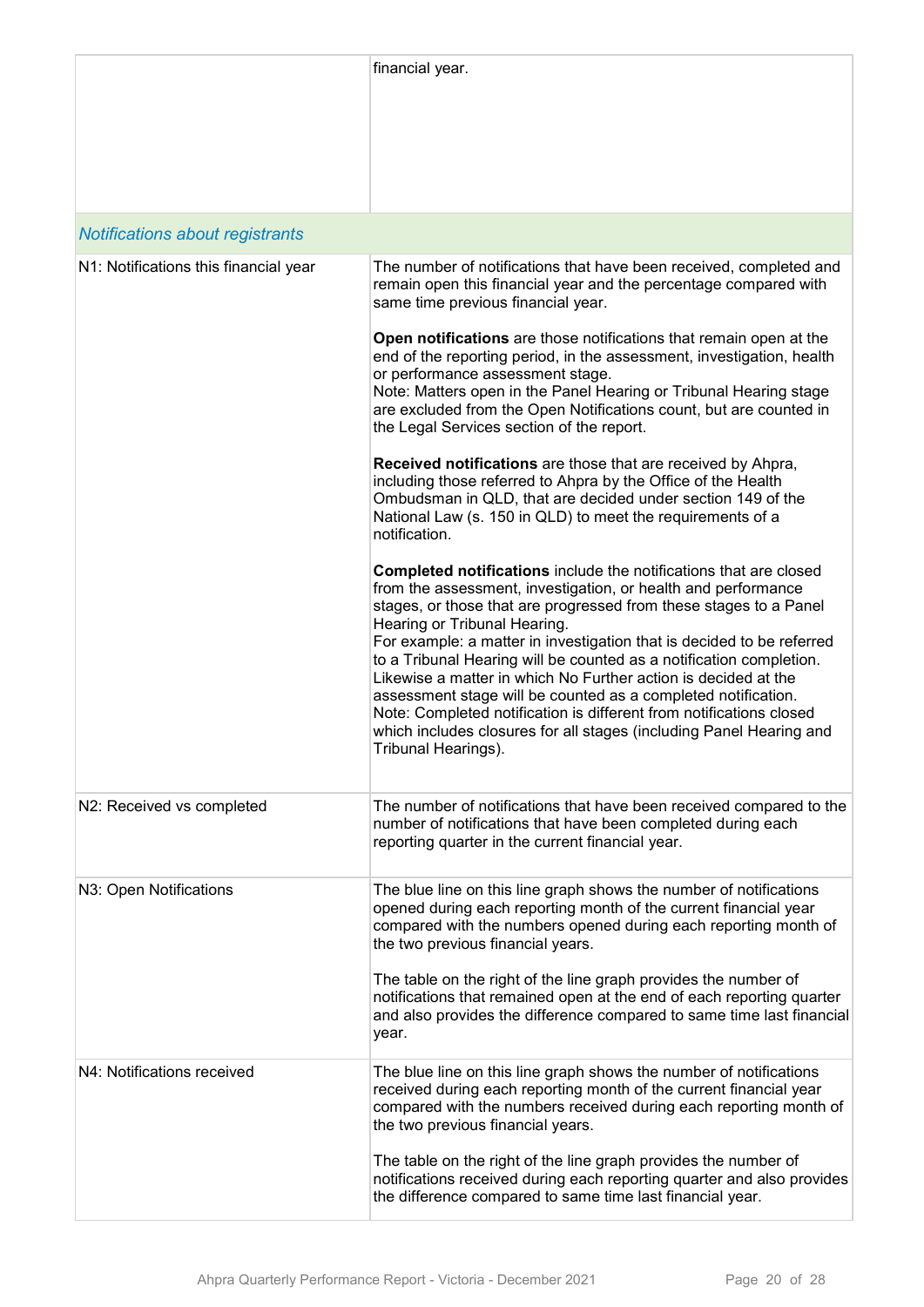| N5: Notifications completed                                                   | The blue line on this line graph shows the number of notifications<br>completed during each reporting month of the current financial year<br>compared with the numbers completed during each reporting month<br>of the two previous financial years.<br>The table on the right of the line graph provides the number of<br>notifications completed during each reporting quarter and also<br>provides the difference compared to same time last financial year. |
|-------------------------------------------------------------------------------|-----------------------------------------------------------------------------------------------------------------------------------------------------------------------------------------------------------------------------------------------------------------------------------------------------------------------------------------------------------------------------------------------------------------------------------------------------------------|
| N6: I/A Taken                                                                 | This section shows the total number Immediate Actions ('I/A') taken<br>during this financial year and percentage compared with same time<br>previous financial year.                                                                                                                                                                                                                                                                                            |
|                                                                               | Immediate Action means the interim step taken to restrict a<br>practitioner's registration while a complaint is investigated. Immediate<br>actions include:                                                                                                                                                                                                                                                                                                     |
|                                                                               | - the suspension of, or imposition of a condition on, a registered<br>health practitioner's or student's registration<br>- accepting an undertaking from a registered health practitioner or<br>student, and<br>- accepting the surrender of a registered health practitioner's or<br>student's registration.                                                                                                                                                   |
| I/A was initiated                                                             | N7: % of new notifications received where This area chart shows the percentage of the total notifications<br>received during a reporting quarter where an Immediate Action was<br>initiated for the matter.                                                                                                                                                                                                                                                     |
| N8: Outcome of immediate actions                                              | Percentage of different outcomes of immediate actions for the current<br>financial year and two previous financial years, including accepting<br>surrender, accepting undertaking, I/A not taken, suspend registration<br>and impose conditions.                                                                                                                                                                                                                |
| N9: Median time to take IA                                                    | The median time (measured in calendar days) to take I/A for the<br>current financial year and previous financial by quarter                                                                                                                                                                                                                                                                                                                                     |
| N10: Notifications completed by stage<br>and outcome type this financial year | Percentage of notifications that are completed in the assessment,<br>investigation or health or performance assessment stage. Each stage<br>is then further broken down to highlight the percentage of<br>notifications completed by stage and outcome where the stages are<br>no action, action and referral to a Panel or Tribunal.                                                                                                                           |
|                                                                               | No action includes outcomes where a person surrenders their<br>registration.                                                                                                                                                                                                                                                                                                                                                                                    |
| N11: Notifications completed by outcome,<br>year by year                      | Percentage of notifications completed for the current financial year<br>and two previous financial years, by outcome including no action,<br>impose conditions, caution, referral to a Panel or Tribunal and accept<br>undertaking.                                                                                                                                                                                                                             |
| N12: Average time to complete<br>notifications                                | The timeframe of a notification commences when Ahpra accepts<br>the matter as a notification until a final decision has been made on<br>the notification or it is referred to a Panel or Tribunal.                                                                                                                                                                                                                                                              |
|                                                                               | The graph outlines the average time (measured in calendar days) to<br>complete notifications in the investigation, assessment and health or<br>performance assessment stage for the current financial year and two<br>previous financial years.                                                                                                                                                                                                                 |
| N13: Average time to complete<br>assessments                                  | The average time (measured in calendar days) to complete<br>assessments for the current financial year and two previous financial<br>years.                                                                                                                                                                                                                                                                                                                     |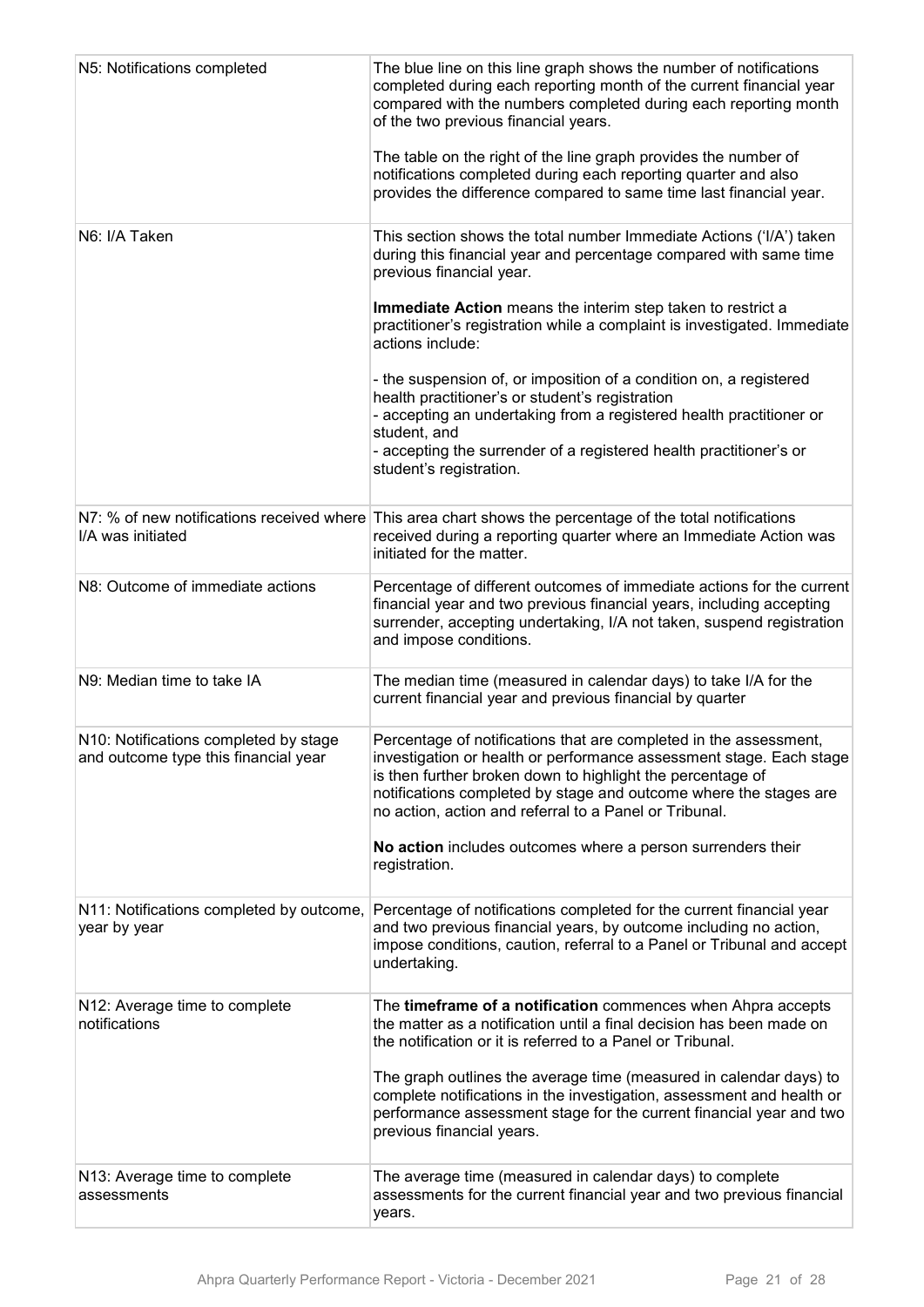| N14: Average time to complete<br>notifications, year by year   | The average time (measured in calendar days) to complete<br>notifications for the current financial year and two previous financial<br>years.                                                                                                                                                                                                                                                                                                                             |
|----------------------------------------------------------------|---------------------------------------------------------------------------------------------------------------------------------------------------------------------------------------------------------------------------------------------------------------------------------------------------------------------------------------------------------------------------------------------------------------------------------------------------------------------------|
| N15: Average time to complete<br>notifications by outcome type | The average time (measured in calendar days) to complete<br>notifications for the current financial year and two previous financial<br>years by outcome type including no action, action and referral to a<br>Panel or Tribunal.                                                                                                                                                                                                                                          |
| N16: Average age of open notifications                         | The age of an open notification refers to the length of time from<br>when Ahpra accepted the matter as a notification to the end of the<br>relevant reporting period.                                                                                                                                                                                                                                                                                                     |
|                                                                | The graph outlines the average age (measured in calendar days) of<br>open notifications for the current financial year and two previous<br>financial years.                                                                                                                                                                                                                                                                                                               |
| stage                                                          | N17: Average age of open notifications by The average age (measured in calendar days) of open notifications<br>for the current financial year and two previous financial years by<br>stage including assessment, investigation and health or performance<br>assessment.                                                                                                                                                                                                   |
| N18: Aged notifications - completed vs<br>open                 | An aged notification is a notification where it is 12 months or longer<br>since Ahpra has accepted the matter as a notification.                                                                                                                                                                                                                                                                                                                                          |
|                                                                | The graph shows the number of aged notifications that were<br>completed during the quarter in grey. This is compared to the number<br>of aged notifications that remained open at the end of the quarter.<br>The dark blue shows the number of notifications that were already<br>aged at the end of previous quarter and the light blue shows the<br>notifications that became aged during the reporting period and<br>remained open at the end of the reporting period. |
| <b>Tribunal and Panel matters</b>                              |                                                                                                                                                                                                                                                                                                                                                                                                                                                                           |
| L1: Open tribunal matters                                      | Open tribunal matters are those tribunal matters that remain open<br>at the end of the reporting period. Tribunal matters will become open<br>tribunal matters when the decision to refer a matter to the Tribunal<br>has been made or when the matter has been filed with the Tribunal.<br>This section shows the number of tribunal matters that were open at<br>the end of the reporting quarter.                                                                      |
| L2: Open tribunal matters filed vs yet to<br>be filed          | The number of open tribunal matters compared to the number of<br>tribunal matters that are yet to be filed each quarter.                                                                                                                                                                                                                                                                                                                                                  |
| L3: Open tribunal matters                                      | The blue line on this line graph shows the number of tribunal matters<br>open during each reporting month of the current financial year<br>compared with the numbers open at the end of each reporting month<br>of the two previous financial years.                                                                                                                                                                                                                      |
|                                                                | The table on the right of the line graph provides the number of open<br>tribunal matters that remained open at the end of each reporting<br>quarter and also provides the difference compared to same time last<br>financial year.                                                                                                                                                                                                                                        |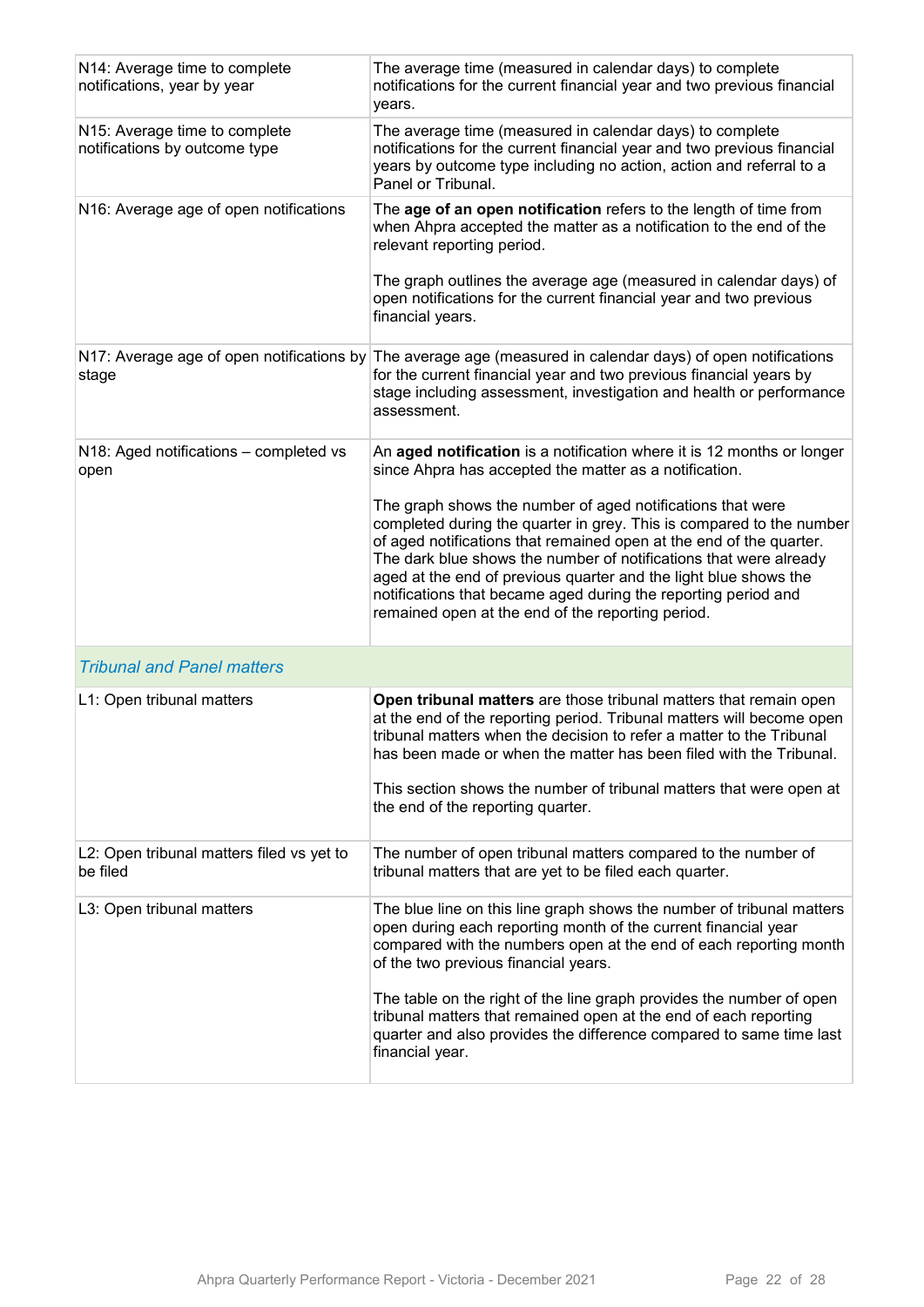| L4: Tribunal matters commenced                               | Tribunal matters are commenced when the matter is sent to the<br>Tribunal.<br>This line graph, via the blue line, shows the number of tribunal<br>matters commenced during each reporting month of the current<br>financial year compared with the numbers commenced during each<br>reporting month of the two previous financial years.<br>The table on the right of the line graph provides the number of<br>tribunal matters that commenced at the end of each reporting quarter<br>and also provides the difference compared to same time last financial<br>year.                                                                                                                                                                                      |
|--------------------------------------------------------------|------------------------------------------------------------------------------------------------------------------------------------------------------------------------------------------------------------------------------------------------------------------------------------------------------------------------------------------------------------------------------------------------------------------------------------------------------------------------------------------------------------------------------------------------------------------------------------------------------------------------------------------------------------------------------------------------------------------------------------------------------------|
| L5: Tribunal matters completed                               | <b>Completed tribunal matters</b> are matters where there has been an<br>outcome from the tribunal including caution/reprimand/fine, impose<br>condition/undertaking, no action and suspend/cancel. It also includes<br>where a matter is referred back to the National Board.<br>This line graph, via the blue line, shows the number of tribunal<br>matters completed during each reporting month of the current<br>financial year compared with the numbers completed during each<br>reporting month of the two previous financial years.<br>The table on the right of the line graph provides the number of<br>completed tribunal matters during each reporting quarter and also<br>provides the difference compared to same time last financial year. |
| L6: Age of open tribunal matters                             | The age of an open tribunal matter commences when the decision<br>to refer to tribunal is recorded in Ahpra's system until the end of the<br>relevant reporting period.<br>This graph shows the age (measured in calendar days) of tribunal<br>matters that remain open each quarter. This includes tribunal matters<br>filed (blue line) and matters yet to be filed (grey line).                                                                                                                                                                                                                                                                                                                                                                         |
| L7: Open tribunal matters by timeframe                       | The timeframe of open tribunal matters each quarter and the<br>percentage of open tribunal matters in each timeframe.                                                                                                                                                                                                                                                                                                                                                                                                                                                                                                                                                                                                                                      |
| L8: Open tribunal matters by timeframe<br>and filing status  | The timeframe of open tribunal matters at the end of the reporting<br>quarter and filing status of the open tribunal matters which is either<br>yet to be filed or filed.                                                                                                                                                                                                                                                                                                                                                                                                                                                                                                                                                                                  |
| L9: Tribunal matters completed by<br>outcome, year by year   | The percentage of tribunal matters completed by outcome including<br>caution/reprimand/fine, impose condition/undertaking, no action and<br>suspend/cancel over the current financial year and two previous<br>financial years.<br>No action includes outcomes where a person surrenders their<br>registration and where the Tribunal refers the matter back to the<br>National Board.                                                                                                                                                                                                                                                                                                                                                                     |
| L10: Average time to complete tribunal<br>matters by outcome | The time to complete tribunal matters commences from when the<br>referral decision is recorded in Ahpra's system to when the final<br>decision is made.<br>The graph outlines the average time (measured in calendar days) to<br>complete tribunal matters for the current financial year and two<br>previous financial years by outcome including caution/reprimand/fine,<br>impose condition/undertaking, no action and suspend/cancel.                                                                                                                                                                                                                                                                                                                  |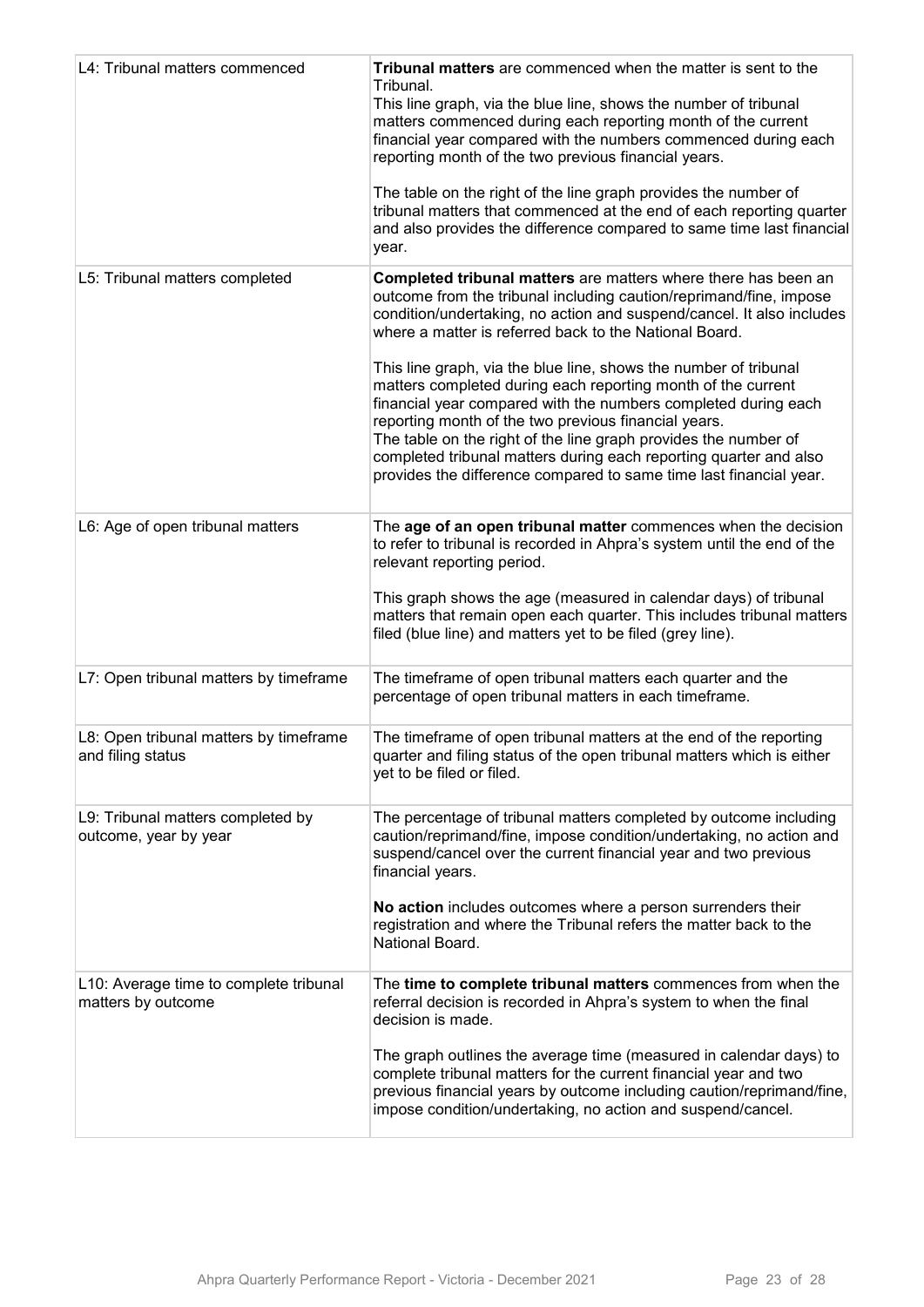| L11: Open panel matters                                    | Open panel matters are those panel matters that remain open at the<br>end of the reporting period. Panel matters become open panel<br>matters when the decision to refer a matter to the Panel has been<br>made or when there has been a Panel hearing.<br>This section shows the number of panel matters that were open at<br>the end of the reporting quarter.                               |
|------------------------------------------------------------|------------------------------------------------------------------------------------------------------------------------------------------------------------------------------------------------------------------------------------------------------------------------------------------------------------------------------------------------------------------------------------------------|
| L12: Open panel matters with hearing vs<br>without hearing | The number of open panel matters with a hearing compared to the<br>number of open panel matters that did not have a hearing.                                                                                                                                                                                                                                                                   |
| L13: Open panel matters                                    | This line graph, via the blue line, shows the number of panel matters<br>open during each reporting month of the current financial year<br>compared with the numbers open at the end of each reporting month<br>of the two previous financial years.                                                                                                                                           |
|                                                            | The table on the right of the line graph provides the number of open<br>panel matters that remained open at the end of each reporting<br>quarter and also provides the difference compared to same time last<br>financial year.                                                                                                                                                                |
| L14: Panel matters commenced                               | Commencement of panel matters is when the matter is sent to the<br>Panel.                                                                                                                                                                                                                                                                                                                      |
|                                                            | This line graph, via the blue line, shows the number of panel matters<br>commenced during each reporting month of the current financial year<br>compared with the numbers commenced during each reporting<br>month of the two previous financial years.                                                                                                                                        |
|                                                            | The table on the right of the line graph provides the number of panel<br>matters that commenced at the end of each reporting quarter and<br>also provides the difference compared to same time last financial<br>year.                                                                                                                                                                         |
| L15: Panel matters completed                               | Completed panel matters are matters where there has been an<br>outcome from the panel including caution/reprimand, impose<br>condition/undertaking, no action, referred to tribunal and suspend.                                                                                                                                                                                               |
|                                                            | This line graph, via the blue line, shows the number of panel matters<br>completed during each reporting month of the current financial year<br>compared with the numbers completed during each reporting month<br>of the two previous financial years.                                                                                                                                        |
|                                                            | The table on the right of the line graph provides the number of<br>completed panel matters at the end of each reporting quarter and<br>also provides the difference compared to same time last financial<br>year.                                                                                                                                                                              |
| L16: Age of open panel matters                             | The age of an open panel matter commences when the decision to<br>refer to panel is recorded in Ahpra's system until the end of the<br>relevant reporting period.<br>This graph shows the age (measured in calendar days) of panel<br>matters that remain open each quarter. This includes panel matters<br>with a hearing (blue line) and matters that did not have a hearing<br>(grey line). |
| L17: Open panel matters by timeframe                       | The timeframe of open panel matters each quarter and percentage of<br>open panel matters in each timeframe.                                                                                                                                                                                                                                                                                    |
| L18: Open panel matters by timeframe &<br>hearing status   | The timeframe and hearing status, with a hearing or without a<br>hearing, of the open tribunal matters.                                                                                                                                                                                                                                                                                        |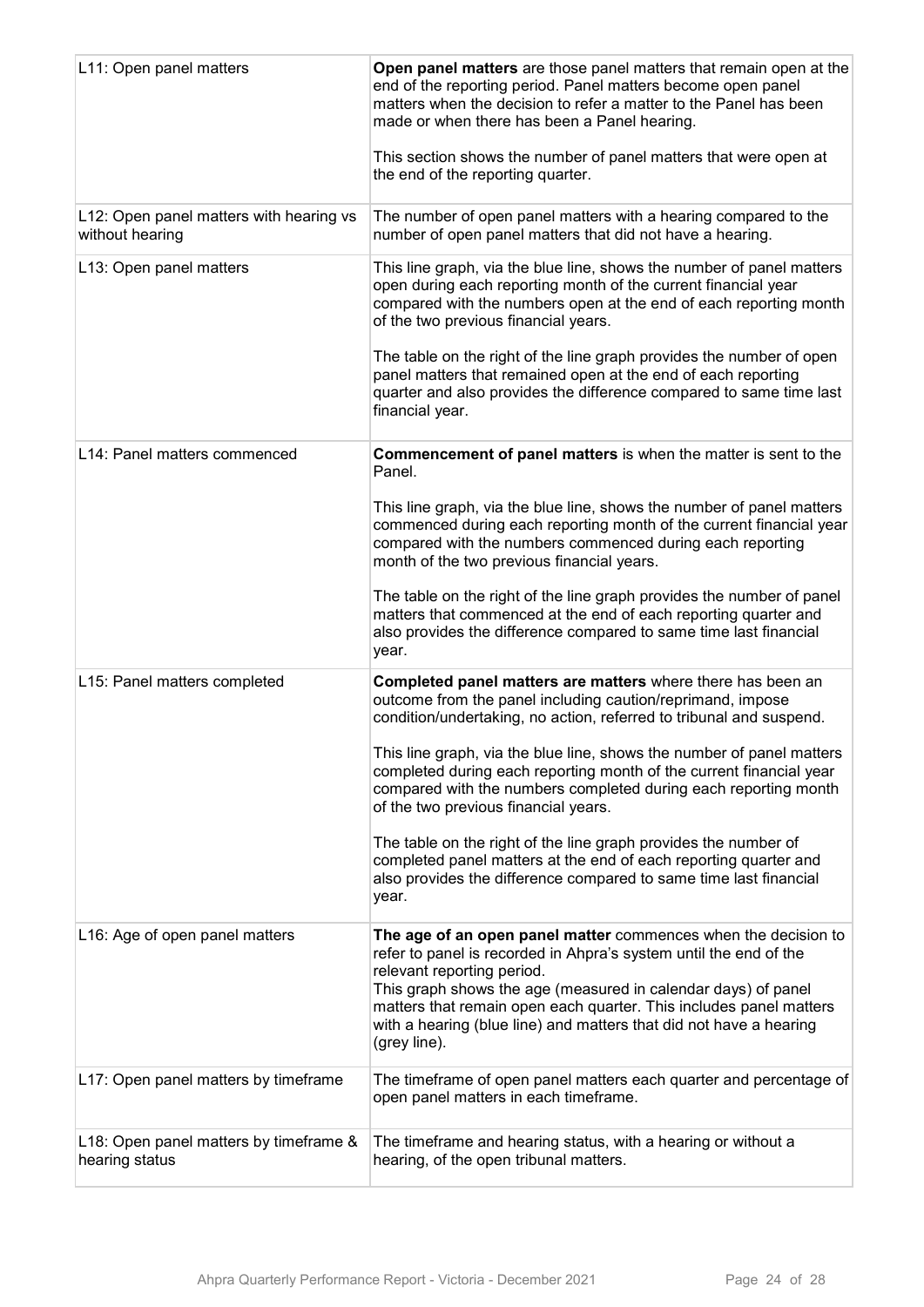| L19: Panel matters completed by<br>outcome, year by year    | The percentage of panel matters completed by outcome including<br>caution/reprimand, impose condition/undertaking, no action, referred<br>to tribunal and suspend over the current financial year and two<br>previous financial years.<br>No action includes outcomes where a person surrenders their<br>registration.                                                                                                            |
|-------------------------------------------------------------|-----------------------------------------------------------------------------------------------------------------------------------------------------------------------------------------------------------------------------------------------------------------------------------------------------------------------------------------------------------------------------------------------------------------------------------|
| L20: Average time to complete panel<br>matters by outcome   | The time to complete panel matters commences when the decision<br>to refer to panel is recorded in Ahpra's system until the final decision<br>is made.<br>The average time (measured in calendar days) to complete panel<br>matters for the current financial year and two previous financial years<br>by outcome type including caution/reprimand, impose<br>condition/undertaking, no action, referred to tribunal and suspend. |
| L <sub>21</sub> : Panel vs tribunal matters<br>commencement | Compares the number of referrals to Panels and Tribunals over the<br>previous financial year and current financial year.                                                                                                                                                                                                                                                                                                          |
| L22: Open matters panel vs tribunal                         | Compares the number of open tribunal matters and open panel<br>matters over the previous financial year and current financial year.                                                                                                                                                                                                                                                                                               |

#### *Criminal Offences*

*The National Law legislates for a number of offence provisions, including offences relating to advertising of regulated health services and title protections. The Criminal Offences Unit advises on and manages potential breaches of the offence provisions and oversees the prosecution of all criminal offence matters.*

| S1: Open criminal offences      | Open criminal offences matters are those matters that remain<br>open at the end of the reporting quarter.<br>This line graph, via the blue line, shows the number of criminal<br>offences open during each reporting month of the current financial<br>year compared with the numbers open at end of each reporting<br>month of the two previous financial years.<br>The table on the right of the line graph provides the number of open<br>criminal offences that remained open at the end of each reporting<br>quarter and also provides the difference compared to same time last<br>financial year. |
|---------------------------------|----------------------------------------------------------------------------------------------------------------------------------------------------------------------------------------------------------------------------------------------------------------------------------------------------------------------------------------------------------------------------------------------------------------------------------------------------------------------------------------------------------------------------------------------------------------------------------------------------------|
| S2: Criminal offences commenced | This line graph, via the blue line, shows the number of criminal<br>offence matters commenced during each reporting month of the<br>current financial year compared with the numbers commenced during<br>each reporting month of the two previous financial years.                                                                                                                                                                                                                                                                                                                                       |
|                                 | The table on the right of the line graph provides the number of<br>criminal offence matters commenced at the end of each reporting<br>quarter and also provides the difference compared to same time last<br>financial year.                                                                                                                                                                                                                                                                                                                                                                             |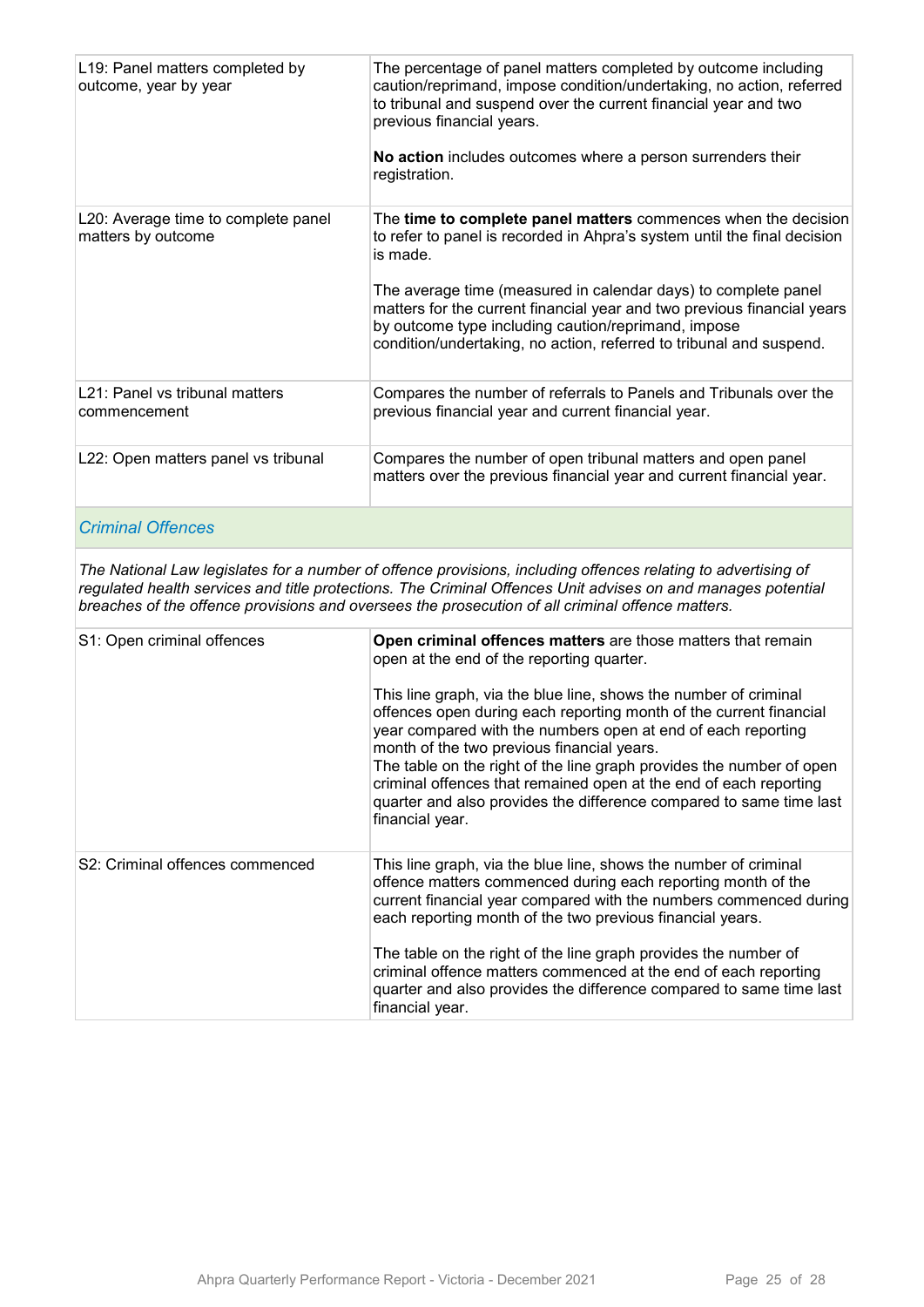| S3: Criminal offences completed                       | Completed criminal offence matters are those matters where it<br>has been decided to prosecute or not prosecute.<br>This line graph, via the blue line, shows the number of criminal<br>offence matters completed during each reporting month of the<br>current financial year compared with the numbers completed during<br>each reporting month of the two previous financial<br>years.<br>The table on the right of the line graph provides the number of<br>completed criminal offence matters at the end of each reporting<br>quarter and also provides the difference compared to same time last<br>financial year. |
|-------------------------------------------------------|---------------------------------------------------------------------------------------------------------------------------------------------------------------------------------------------------------------------------------------------------------------------------------------------------------------------------------------------------------------------------------------------------------------------------------------------------------------------------------------------------------------------------------------------------------------------------------------------------------------------------|
| S4: Criminal offences commenced by<br>type of offence | The percentage of criminal offences commenced over the three<br>previous financial years by type of offence including title protections,<br>advertising breach, practice protections, directing or inciting<br>misconduct and other offence.<br>Other offences include breach of a relevant registration<br>standard/endorsement, offences under Schedules 5 and 6 and<br>various other offences.                                                                                                                                                                                                                         |
| S5: Criminal offences closed by outcome               | The percentage of criminal offences closed during the current<br>financial year and two previous financial years by prosecuted or not<br>prosecuted.                                                                                                                                                                                                                                                                                                                                                                                                                                                                      |
|                                                       |                                                                                                                                                                                                                                                                                                                                                                                                                                                                                                                                                                                                                           |

#### *Monitoring and Compliance*

Health practitioners and students may have restrictions placed on their registration for a range of reasons including as a result of:

- a notification
- the assessment of an application for registration or a renewal of registration, or
- after a referral to the tribunal.

These restrictions are actively monitored to ensure compliance.

| MC1: Open cases                 | This section shows the total number of compliance cases open at the<br>end of the reporting quarter.                                                                                                                                                                                                                                                                                                                                                                                                                                                       |
|---------------------------------|------------------------------------------------------------------------------------------------------------------------------------------------------------------------------------------------------------------------------------------------------------------------------------------------------------------------------------------------------------------------------------------------------------------------------------------------------------------------------------------------------------------------------------------------------------|
| MC2: Performance                | The blue columns demonstrate the average time taken (measured in<br>calendar days) for a monitoring plan to be approved.<br>The grey line demonstrates the median time taken (measured in<br>calendar days) to examine suspected non-compliance.                                                                                                                                                                                                                                                                                                           |
| MC3: Compliance cases commenced | A compliance case commences when a monitoring plan is<br>approved.<br>The blue line on this line graph shows the number of compliance<br>cases commenced during each reporting month of the current<br>financial year compared with the numbers commenced during each<br>reporting month of the two previous financial years.<br>The table on the right of the line graph provides the number of<br>compliance cases that commenced at the end of each reporting<br>quarter and also provides the difference compared to same time last<br>financial year. |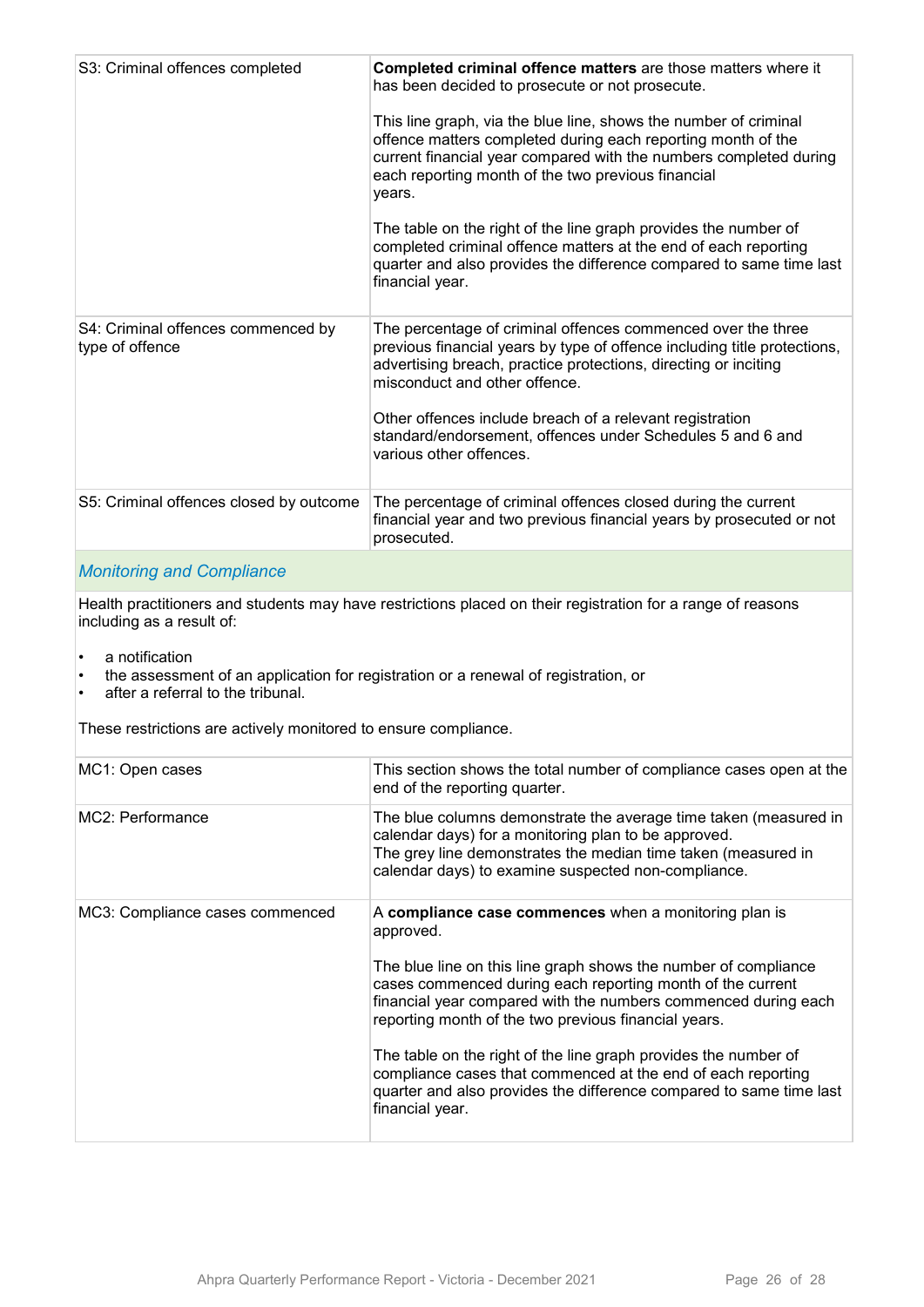| MC4: Compliance cases completed                                              | A compliance case is completed when the registrant has complied<br>with the requirements of the restriction imposed on their registration<br>or the person is no longer registered. It should be noted that some<br>matters will require monitoring of compliance activity for significant<br>periods, including some for the lifespan of a practitioner's<br>registration. A National Board decides when to remove a requirement<br>for monitoring a practitioner's compliance with conditions on their<br>registration when it is assured conditions are no longer needed to<br>keep the public safe. The length of time a practitioner is monitored is<br>tailored to the risk posed by the individual practitioner.<br>The blue line on this line graph shows the number of compliance<br>cases completed during each reporting month of the current financial<br>year compared with the numbers completed during each reporting<br>month of the two previous financial years.<br>The table on the right of the line graph provides the number of<br>completed compliance cases at the end of each reporting quarter<br>and also provides the difference compared to same time last financial<br>year. |
|------------------------------------------------------------------------------|------------------------------------------------------------------------------------------------------------------------------------------------------------------------------------------------------------------------------------------------------------------------------------------------------------------------------------------------------------------------------------------------------------------------------------------------------------------------------------------------------------------------------------------------------------------------------------------------------------------------------------------------------------------------------------------------------------------------------------------------------------------------------------------------------------------------------------------------------------------------------------------------------------------------------------------------------------------------------------------------------------------------------------------------------------------------------------------------------------------------------------------------------------------------------------------------------------|
| MC5: Open compliance cases                                                   | Open compliance cases are those matters that remain open at the<br>end of the reporting period.<br>The blue line on this line graph shows the number of compliance<br>cases open during each reporting month of the current financial year<br>compared with the numbers open during each reporting month of the<br>two previous financial years.<br>The table on the right of the line graph provides the number of open<br>compliance cases that remained open at the end of each reporting<br>quarter and also provides the difference compared to same time last<br>financial year.                                                                                                                                                                                                                                                                                                                                                                                                                                                                                                                                                                                                                     |
| MC6: Open compliance cases at the end<br>by stream                           | The number of compliance cases (excluding suitability/eligibility)<br>open at the end of the current financial year and two previous<br>financial years by stream including conduct, health, performance and<br>prohibited practitioner/student.                                                                                                                                                                                                                                                                                                                                                                                                                                                                                                                                                                                                                                                                                                                                                                                                                                                                                                                                                           |
| MC7: Open compliance cases at the end<br>(excluding suitability/eligibility) | The number of compliance cases (excluding suitability/eligibility)<br>open at the end of the current financial year and two previous<br>financial years by stream including conduct, health, performance and<br>prohibited practitioner/student.                                                                                                                                                                                                                                                                                                                                                                                                                                                                                                                                                                                                                                                                                                                                                                                                                                                                                                                                                           |
| MC8: High risk cases open at the end by<br>compliance status                 | The risk profile identifies those registrants that will cause the public,<br>themselves or the reputation of the National Boards and Ahpra<br>significant and immediate harm if the behaviour or conduct leading to<br>the restrictions was to recur.<br>High risk cases are those cases that involve a registrant who has<br>been evaluated to have a high risk profile if the recurrence of the<br>behaviour will cause significant and immediate harm.<br>This graph shows the percentage of high risk cases open at the end<br>of the two previous financial years and current financial year by<br>compliance status including compliant, non-compliant being<br>managed and compliance being assessed.                                                                                                                                                                                                                                                                                                                                                                                                                                                                                               |